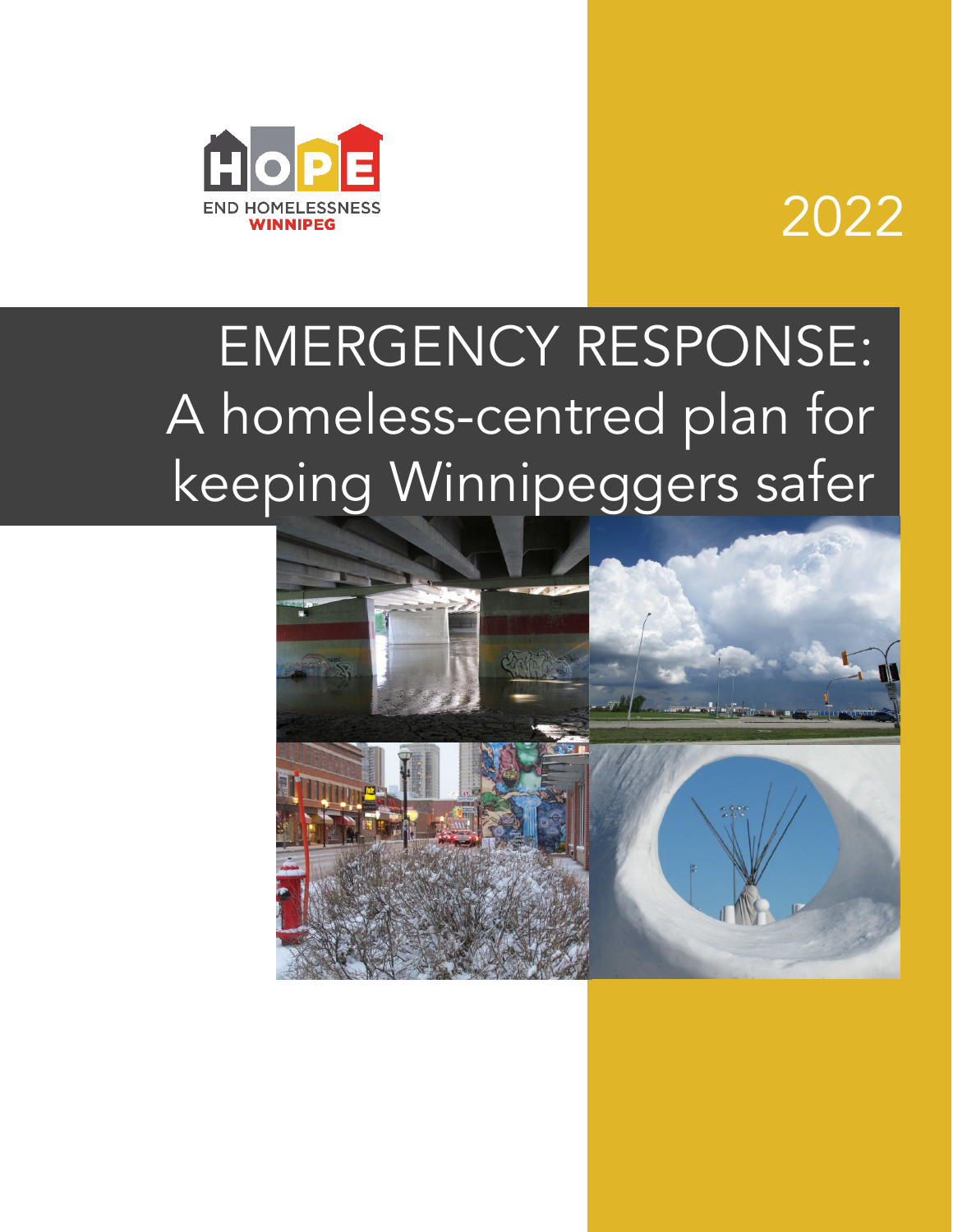Developed by End Homelessness Winnipeg in collaboration with the Homelessness Emergency Response Committee.

Cover photos: the amazon (CC BY-NC-ND 2.0)

For more information:

Email: [info@EndHomelessnessWinnipeg.ca](mailto:info@EndHomelessnessWinnipeg.ca)

Phone: 204-942-8677

\_\_\_\_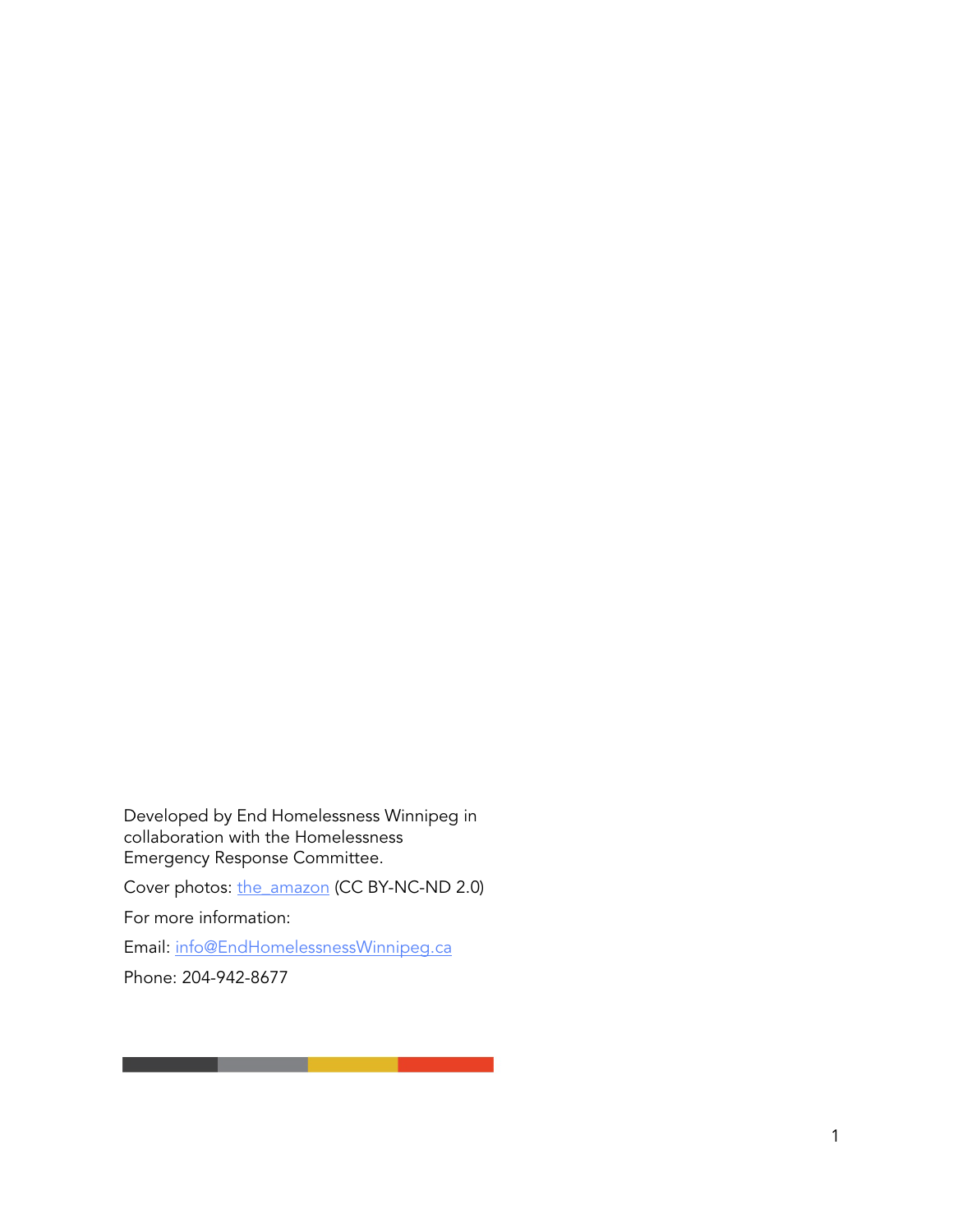# **Contents**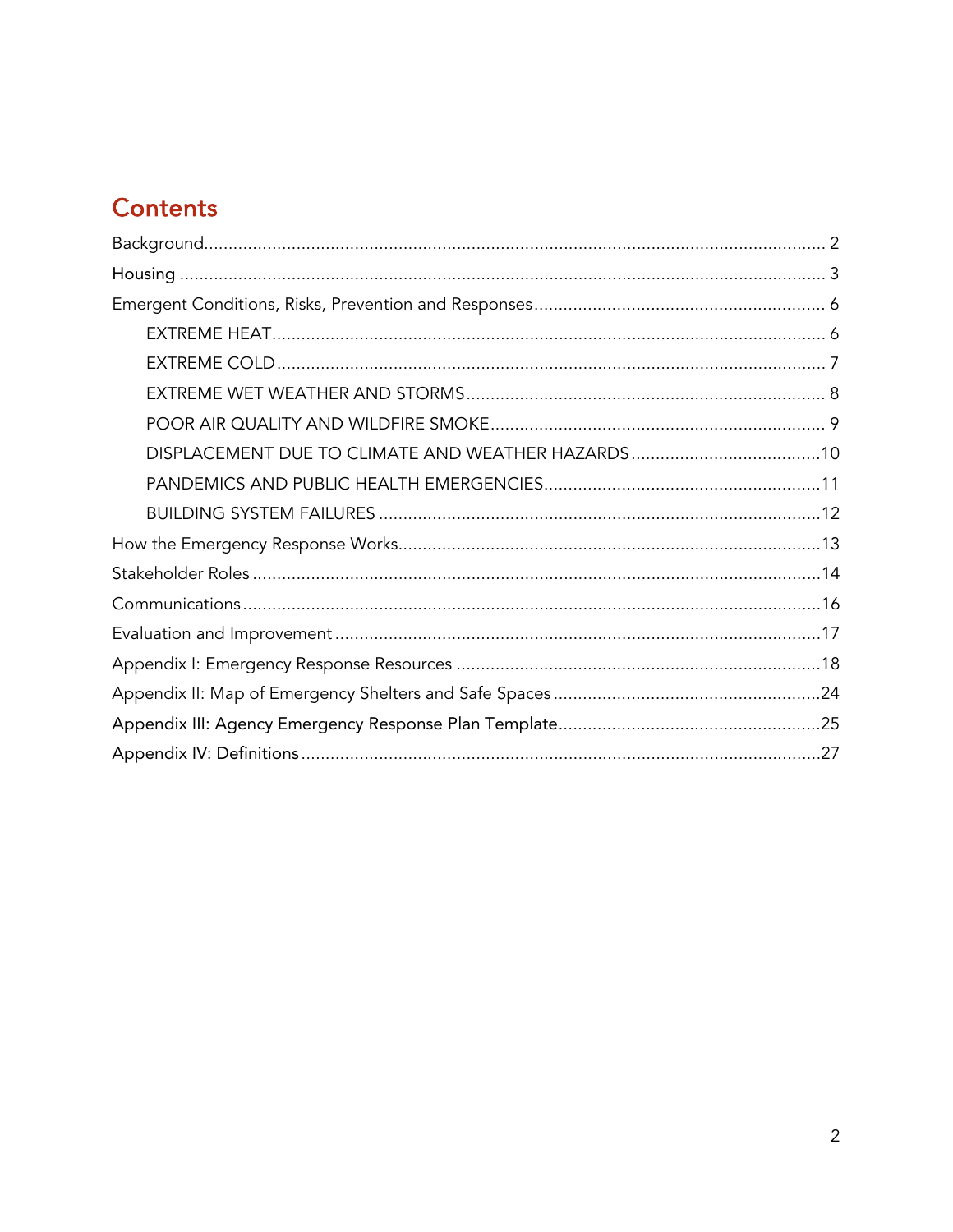#### <span id="page-3-0"></span>Background

End Homelessness Winnipeg initiated an Extreme Weather Response Committee in 2016. Following the tragic death of Windy Sinclair, End Homelessness Winnipeg convened an urgent meeting of stakeholders to coordinate a cross-sector response for keeping Winnipeggers safer during extreme cold. This meeting led to establishment of an Extreme Weather Response Committee, tasked with developing, implementing and monitoring a homeless-centred Plan for responding to extreme weather conditions. The Committee included representatives from emergency shelters, outreach services, drop-ins, municipal and provincial departments, and Environment and Climate Change Canada.

In 2020, the COVID-19 pandemic presented new risks for those experiencing homelessness. A COVID-19 Coordinated Response for homeless-serving sectors was initiated by End Homelessness Winnipeg to prevent and mitigate the impacts of COVID-19 on those without housing during a time when public health guidance advised people to "stay home."

In 2022, the Extreme Weather Response Committee merged with the COVID-19 Coordinated Response, to form a Homelessness Emergency Response Committee that plans for and addresses emergent issues related to extreme weather, climate change, public health crises, and service disruptions such as building failures, construction and moves, among providers of emergency homelessness services such as mobile outreach, drop-ins, shelters and safe spaces.

People experiencing homelessness face increased risk of direct health impacts from weather and public health hazards as well as disruptions to community and public services. Risks are elevated by lack of access to things like safe shelter, seasonally appropriate clothing, nutritious food, or health care and infection prevention resources. The Homelessness Emergency Response Committee works to address these risks and achieve the following shared goals:

- 1. Avoid preventable illness, injury, and death due to homelessness
- 2. Empower individuals experiencing homelessness, and those who support or reach out to them, with accurate, timely information and resources needed to keep safer during extreme weather and other disruptive events
- 3. Share timely, accurate information on service capacity and pressures with stakeholders
- 4. Develop a responsive and sustainable funding strategy for homelessness emergency responses
- 5. Create, implement, evaluate, and update a flexible Plan that adapts to change
- 6. Build a shared understanding of homelessness in Winnipeg and the ways in which racism, sexism, ableism, colonialism and other oppressions impact individuals' and communities' experiences of homelessness and associated health and safety risks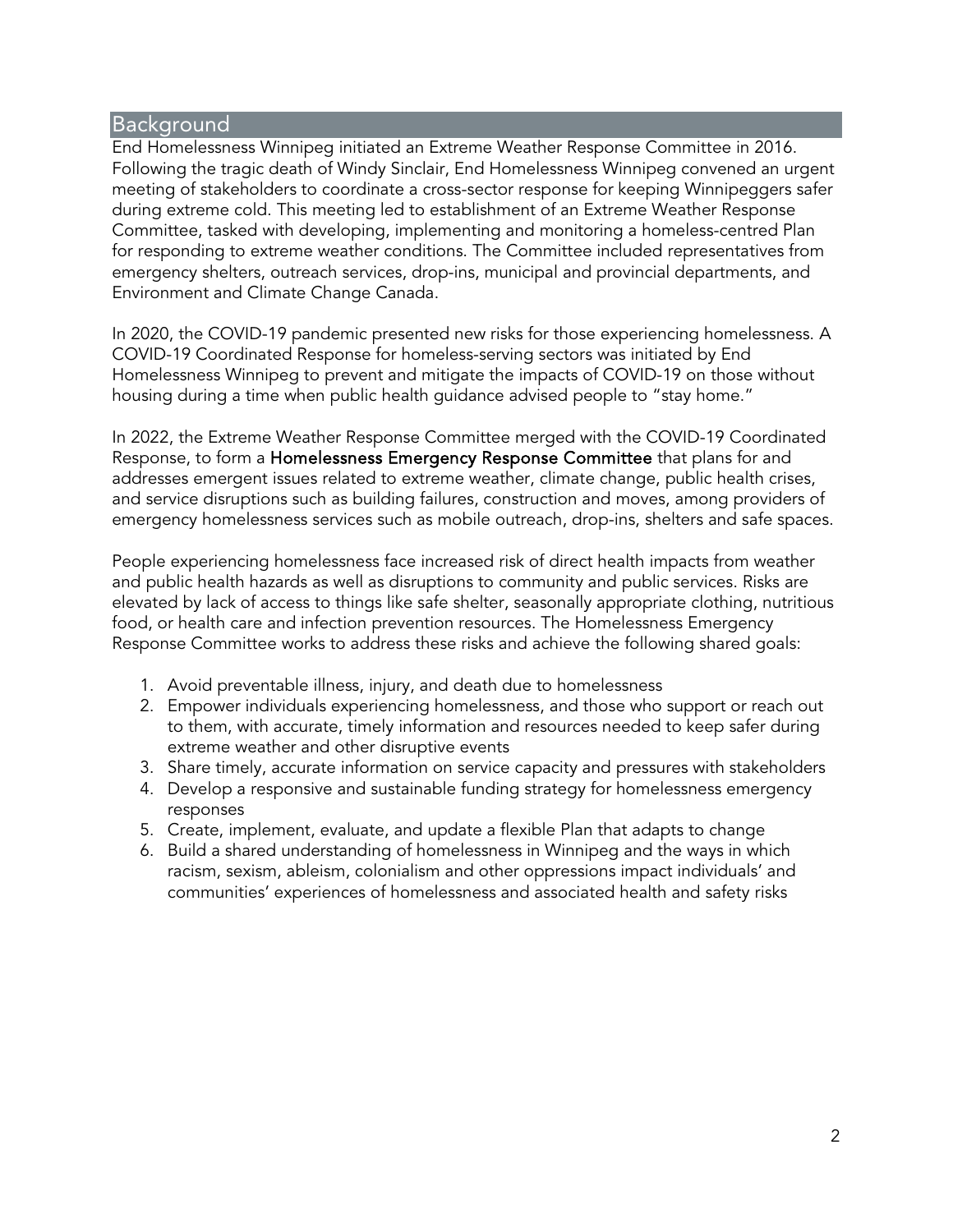### <span id="page-4-0"></span>**Housing**

Currently in Canada, **emergency response** is the prime focus of homelessness services in most communities. Homelessness emergency response services include emergency shelters, safe spaces, drop-ins, meal programs, and mobile outreach. In Winnipeg, these services partner with one another and with representatives from government and philanthropy to form the Homelessness Emergency Response Committee, facilitated by End Homelessness Winnipeg.

All Homelessness Emergency Response partners recognize that homelessness itself is the emergency that must be addressed, as it escalates direct health risks of other identified emergent conditions related to weather, climate, public health and building systems. To address the emergency of homelessness, housing solutions must be identified.

From 2020-2022, capacity at homelessness emergency shelters and drop-in spaces increased dramatically (Fig.1), while [End Homelessness Winnipeg's 2021 Rental Housing Supply Scan](https://endhomelessnesswinnipeg.ca/wp-content/uploads/202109-Rental-Housing-Supply-Baseline-Scan.pdf) identified that hundreds of low-income housing units had been lost in recent years.



#### Fig.1: Overnight Shelter/Safe Space and Daytime Drop-In Capacity, October 2020-March 2022\*

\*Numbers are not collected on the same date each month, but reflect changes in any given month from previously \*Numbers do not include additional 13 family emergency shelter spaces; 73 family violence shelter spaces; temporary emergency housing units in hotels; nor a fluctuating number of between 39-160 specialized COVID-19 Alternative Isolation Accommodations units

Moving forward, Committee members hope to ensure that no new emergency spaces need to be added, as efforts focus on creating permanent, transitional, and emergency housing options that meet people's needs for safety and dignity.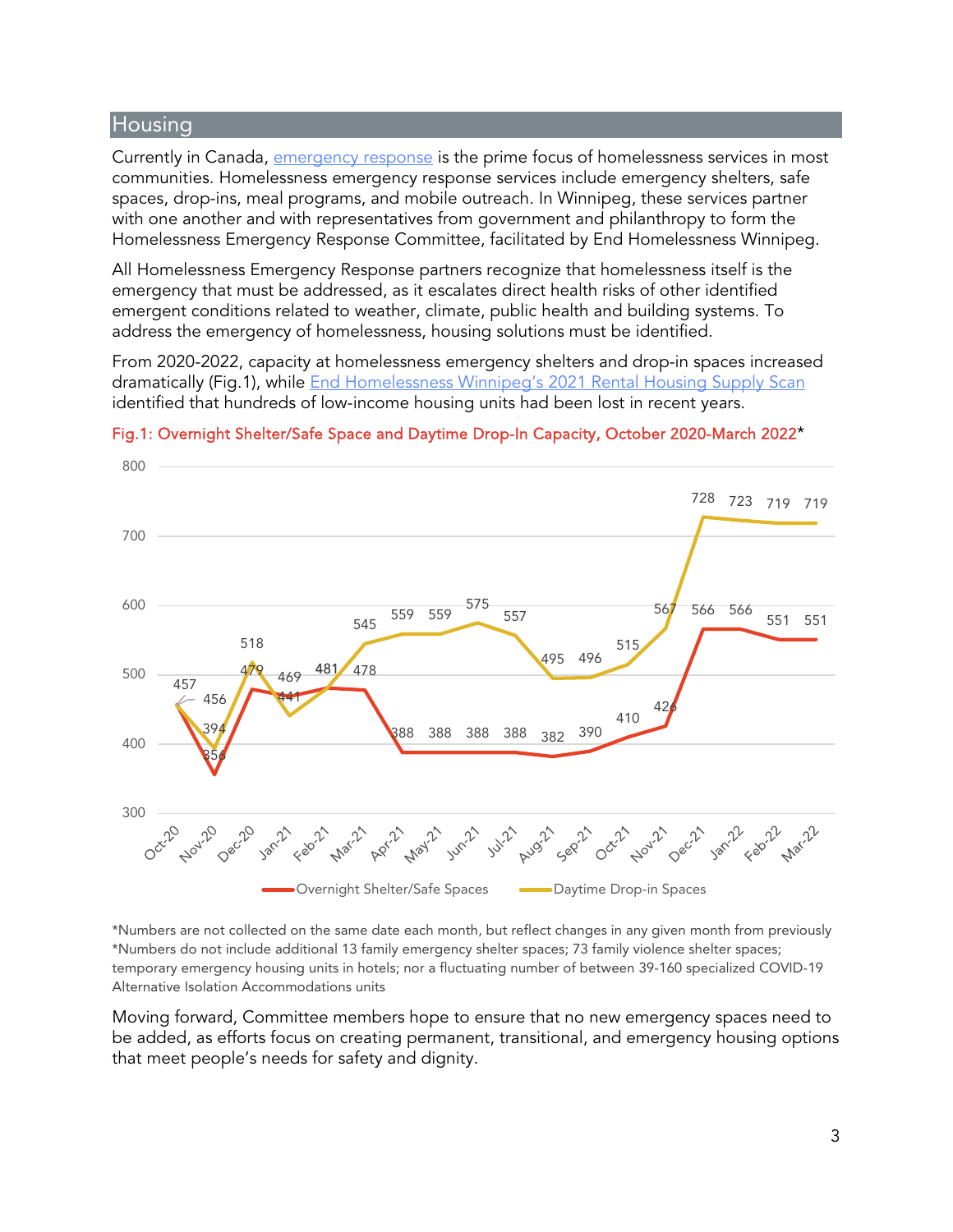#### NEW HOUSING RESOURCES:

[Coordinated Access:](https://endhomelessnesswinnipeg.ca/coordinated-access/) Naatamooskakowin, Winnipeg's Coordinated Access System, launched in Spring 2022 as a new way for people who experience homelessness, and face barriers to finding a place, to connect quickly with the housing and supports they need, including Housing First programs in Winnipeg. Because it is a new system, the number of people that will be supported from homelessness into housing in 2022-2023 is not yet known. People providing homelessness emergency response services can support individuals to connect with an Access Point listed at<https://endhomelessnesswinnipeg.ca/coordinated-access/>

Approximately 120 units of Transitional Housing have opened in Winnipeg since Spring 2021:

[The Nest, Arlene Wilson Recovery Centre:](https://www.siloam.ca/service/the-nest/) For people exiting addictions treatment programs. Contact: [info@siloam.ca,](mailto:info@siloam.ca) 204-956-4344, 1-866-648-4673

[Tamarack Recovery Centre:](https://tamarackrehab.org/) For graduates of Tamarack's 60-day residential addictions treatment program. Intake form: [https://tamarackrehab.org/wp](https://tamarackrehab.org/wp-content/uploads/2020/10/41080-TA-intake-form.pdf)[content/uploads/2020/10/41080-TA-intake-form.pdf](https://tamarackrehab.org/wp-content/uploads/2020/10/41080-TA-intake-form.pdf) 

[Bruce Oake Recovery Centre:](https://www.bruceoakerecoverycentre.ca/programs/admissions) For individuals seeking recovery from substance use disorders. Intake line: 1-866-612-6253

[Salvation Army:](https://www.wpgboothcentre.ca/contacts.html) For women experiencing or at risk of homelessness. Contact: 204-946-9402

[Nenookaasiins, Shawenim Abinoojii:](https://shawenim-abinoojii.ca/index.php/programs/memengoo-program) For youth and young adults, including young families, impacted by the Child Welfare System. Contact: 204-924-6057

#### HOUSING RESOURCES OPENING IN 2022-2023:

Approximately 200 units of Transitional, Supportive and Geared-to-Income Housing (see Appendix IV for definitions) are expected to open in Winnipeg by Spring 2023:

[Astum Api Niikinaahk, Ma Mawi Wi Chi Itata Centre:](https://www.mamawi.com/) Opening 2022 for people exiting unsheltered homelessness and seeking low-barrier supportive housing. Contact: [info@mamawi.com,](mailto:info@mamawi.com) 204-925-0300

Riverwood [House, Riverwood Church Community:](https://www.riverwood.house/) Opening 2022 for those in recovery from addictions, facing unstable housing, and desiring a substance free environment. through Riverwood Church. Contact: [partners@riverwood.house](mailto:partners@riverwood.house) 

Ross Ellen [Housing, Home First](https://www.jilmark.com/project-gallery/ross-ellen-housing) Winnipeg: Opening 2022 for people exiting homelessness and seeking low-barrier supportive housing.

[New Directions:](https://newdirections.mb.ca/) Opening 2022 for people with developmental disabilities. Contact: [info@newdirections.mb.ca,](mailto:info@newdirections.mb.ca) 204-786-7051

[Winnipeg Housing Rehabilitation Corporation:](https://whrc.ca/how-to-apply/apply-now/) Opening 2022 for women and children experiencing or at risk of homelessness. Referrals through Life's Journey: [info@lifesjourneyinc.ca,](mailto:info@lifesjourneyinc.ca) 1-800-681-4905

[Reside Winnipeg, Raising the Roof:](https://raisingtheroof.org/reside-winnipeg/) Opening 2022 for Indigenous families experiencing or at risk of homelessness and youth aging out of care. North End Community Renewal [Corporation](http://necrc.org/) and [Fearless R2W](https://fearlessr2w.ca/) will provide property management and wraparound supports.

[MMF Homelessness Hub, Manitoba Metis Federation:](https://www.mmf.mb.ca/wcm-docs/news/lemetis_2022_02_02_20220202121717.pdf) Opening 2023 for Métis Citizens experiencing or at risk of homelessness. Contact: MMF Rapid Services 204-589-1613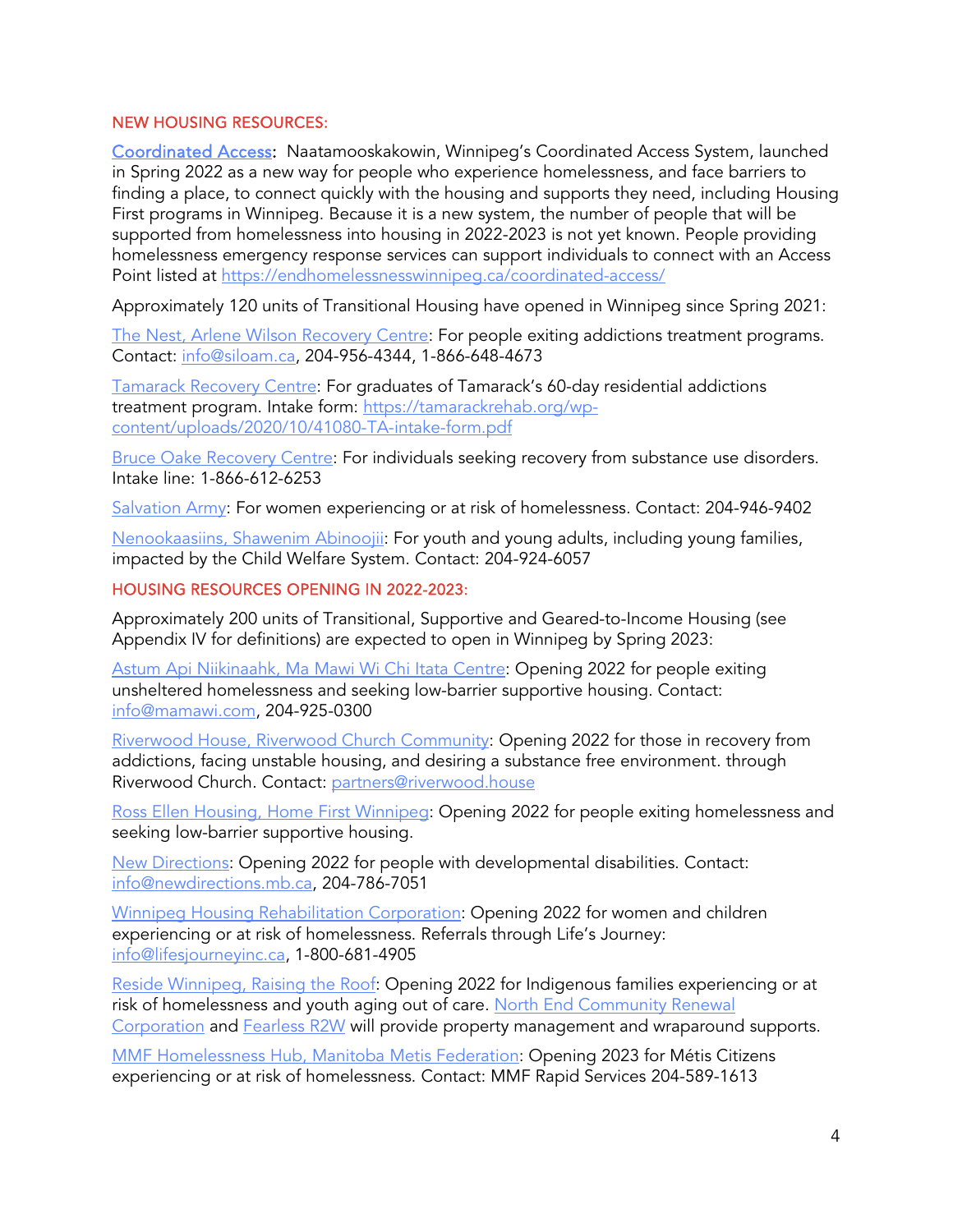[West Central Women's Resource Centre:](http://uwcrc.ca/uwcrc2-0-project-590-victor) Opening 2023 for individuals who have experienced gender-based violence. Contact: [info@wcwrc.ca](mailto:info@wcwrc.ca) 204-774-8975

[Westminster Housing Society:](http://westminsterhousingsociety.org/tenants/) Opening 2023 for Two-Spirit, lesbian, gay, bisexual, transgender, and queer/questioning residents.

#### ADDITIONAL HOUSING RESOURCES NEEDED:

Transitional and Supportive Housing: There remains an urgent need for transitional and supportive housing options. Based on **End Homelessness Winnipeg's 2021 Rental Housing** [Supply Scan,](https://endhomelessnesswinnipeg.ca/wp-content/uploads/202109-Rental-Housing-Supply-Baseline-Scan.pdf) a bare minimum of 80 additional units of these types of housing are needed before 2025. Capital costs are approximately \$250,000 per unit for a new build and operating costs are approximately \$25,000 per unit per year.

Geared to Income Housing: There remains an urgent need for rent subsidies creating gearedto-income housing. Based on **End Homelessness Winnipeg's 2021 Rental Housing Supply** [Scan,](https://endhomelessnesswinnipeg.ca/wp-content/uploads/202109-Rental-Housing-Supply-Baseline-Scan.pdf) a bare minimum of 1250 additional units of this type of housing are needed before 2025.

Emergency Housing: There remains an urgent need for temporary emergency housing options, offering short-term stays in private units with meals and 24/7 staffing, for people displaced from their homes and communities, experiencing homelessness, and newly transitioning to the city. The number of units needed can vary widely over time and be largely dependent on emergent conditions such as evacuations, wars, public health emergencies, weather hazards and the destruction of homes or shelters by fire, flooding or other causes. Costs average \$140 per unit per day for accommodations and meals, plus 24/7 staffing costs.

Emergency Shelter and Safe Space: While partners hope to ensure no new emergency shelter spaces need to be created, there is a shared recognition that the number of emergency spaces will need to be maintained 24/7 until capacity pressures on emergency shelters and safe spaces are alleviated by increased access to new housing alternatives.

Mobile Outreach: Mobile outreach teams play a critical role during emergent conditions by connecting with people who are unsheltered or street-involved and thus at greater risk of exposure. For providers to sustain and extend mobile outreach during hazardous conditions, flexible funding must be available to support increased wellness checks, transports, and basic needs provision during extreme conditions. Casework supports are also needed to assist individuals in accessing alternate sheltering and housing options that meet their needs. A dedicated cross-agency response team could be created in the sector, pooling vehicles, and utilizing staff added to key agencies with specialized training.

Community Care Sites: Community care camps were previously set up and led by Indigenous organizations in extreme cold weather to provide people access to overnight warmth, needs and traditional teachings and healing ceremony in an outdoor location. In the summer of 2021, the City of Winnipeg also offered an outdoor cooling tent in Central Park. This pop-up model can be offered at indoor and outdoor (weather permitting) sites accessible to the public 24/7 during extreme heat and cold. Food, water, clothing, sleep or resting furniture and other needs can be provided as a multi-partner response to ensure the site is welcoming and prepared.

Philanthropic and government funders connected to the Homelessness Emergency Response are recommended to address these priorities in developing sustainable funding strategies that can support people experiencing or at risk of homelessness in extreme weather, climate, public health and service change adaptations.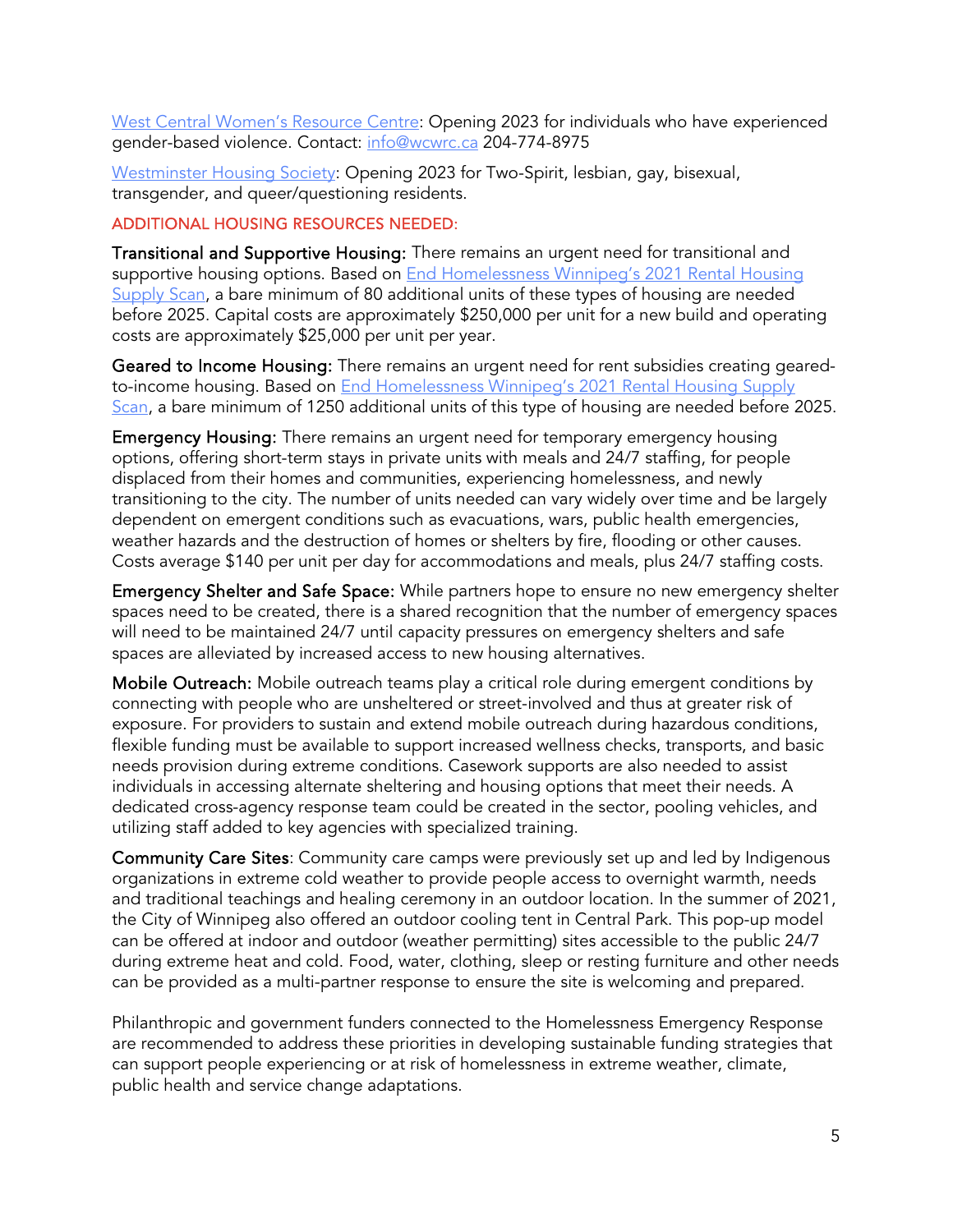# <span id="page-7-0"></span>Emergent Conditions, Risks, Prevention and Responses

#### <span id="page-7-1"></span>**EXTREME HEAT**

Extreme heat warnings are issued when forecasted temperatures are 32°C (38°C with humidex) or higher during the day and no less than 16°C overnight for two consecutive days. An extended heat warning is issued for the same conditions for 3 days or more. However, there can still be extreme heat without a warning being issued and this can still pose serious risks to people. High humidity (humidex) can exacerbate heat related illnesses by making it harder to sweat to cool off because the air is already saturated with moisture.

#### RISKS

Extreme heat risks are elevated for people in buildings without air conditioning, working outside, and experiencing homelessness. Heat related illnesses can result from too much exposure to heat, along with not having enough water to drink. Heat illnesses can include heat exhaustion, heat cramps, fainting, heat edema (swelling of hands, feet, ankles), heat rash, headache, nausea, vomiting, decreased urination with dark yellow urine colour, and heat stroke. Heat stroke is considered a medical emergency. During heat stroke, a person has a core body temperature above 40° C (105° F).

- Services should have a plan for safe working and service delivery conditions during extreme heat, with consideration for sending people home if heat gets to unsafe temperatures if the building does not have air conditioning, has inadequate air conditioning, or employees are working outside. Provide extra water and water breaks, cooling spaces and cooling breaks. Plan for staffing shortages and for reducing activities at the hottest times of day.
- Identify and share information about onsite and nearby places where staff and visitors can cool off, ideally indoors with air conditioning, or outdoors with water e.g., spray pads, pools, spray fountains. Look for spaces that are out of the heat and away from or shaded from direct sun.
- Offer staff and visitors access to cool water for drinking and food, as both are important for preventing heat related illness.
- Advise staff and visitors to:
	- o Wear loose-fitting, lightweight, light-colored clothing that covers the skin.
	- o Avoid dark colours because they absorb the sun's rays.
	- o Use a broad-brimmed hat, umbrella, or parasol to provide shade from the sun.
	- o Use sunscreen.
- If indoors, close windows and blinds during the hottest part of the day and open windows and blinds when it is cooler in the evening.
- Inform staff and post signage about the signs of heat-related illness. Staff should be aware of how they are feeling and watch for others showing signs and symptoms. If individuals show early signs of heat-related illness, they are at risk for more severe symptoms, and should be moved to a cooler environment, ideally with circulating air, while monitored for worsening signs. Provide cool fluids such as a water, or a sports drink or fruit juice to replenish electrolytes.
- If a person presents with dizziness and confusion; complete or partial loss of consciousness; headache, nausea, or rapid pulse, CALL 911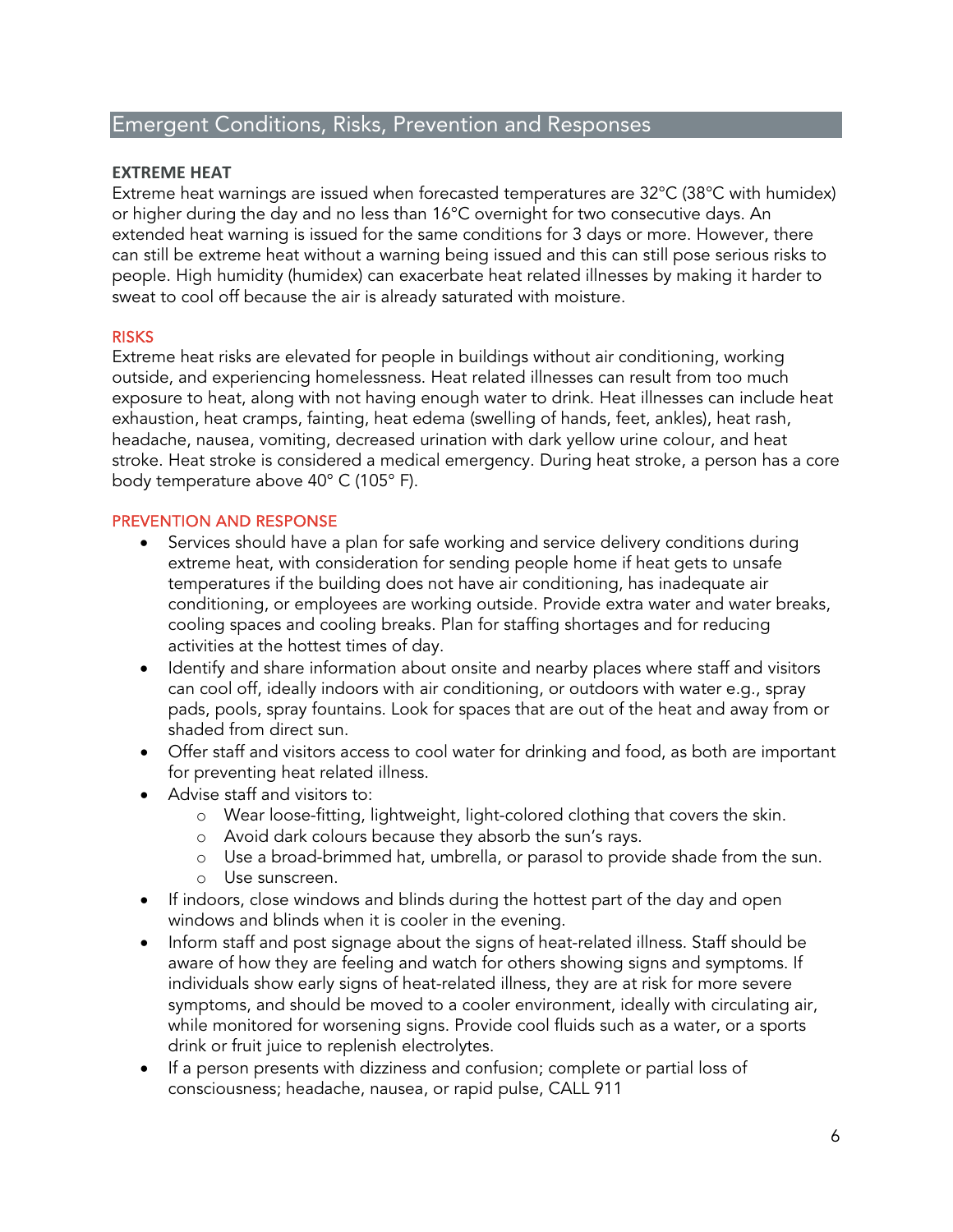#### <span id="page-8-0"></span>**EXTREME COLD**

Extreme cold warnings are issued when the temperature or wind chill is expected to reach minus 40°C for at least two hours. Wind chill is when the wind makes cold temperatures feel even colder. The Wind chill index indicates the combined cooling effect of these factors to reflect the perceived temperature. Cold temperatures can be hazardous, even if there is little or no wind. Wind chill and cold temperatures can cause exposed skin to freeze very quickly, leading to frostbite. Extreme cold can cause hypothermia, a potentially fatal condition.

#### **RISKS**

Extreme cold increases risk for frostnip, frostbite, and hypothermia. Hypothermia is a lifethreatening condition that requires immediate medical attention and occurs when the body loses heat faster than it can produce it. Frostbite is serious and can lead to permanent damage to the affected areas including the possibility of amputation. Frostnip is the early stage of frostbite where only the skin freezes whereas frostbite freezes the skin and body tissue. Risks are increased by staying in poorly insulated or unheated buildings or temporary shelter; or travelling long distances on foot. Extreme cold also increases risk of frozen and burst pipes which can disrupt a building's operations and access to water, and risk of motor vehicle failure.

- Services should have a plan for safe working and service delivery conditions during extreme cold, with consideration for staffing and transportation challenges
- Check weather forecasts often and stay alert for weather watches and warnings. Communicate to staff and visitors when extreme cold is in the forecast.
- Provide safe, indoor, heated locations for individuals to warm up.
- Provide hot meals and hot drinks (e.g., coffee or tea)
- Identify and share information about other nearby places where people can warm up indoors; and on transportation options including transit and mobile outreach
- Provide clothing appropriate for the weather, such as a wind and water-resistant outer layer, warm socks, gloves, hat, and scarf. Encourage and support visitors to change into dry clothing if clothing is wet.
- Be aware of the signs of frostbite and hypothermia. Signs of hypothermia include uncontrollable shivering, drowsiness or exhaustion, confusion, fumbling hands, memory loss, or slurred speech, and in severe cases unconsciousness and decreased pulse or breathing, or cardiac arrest. Signs of frostbite include numbness or loss of feeling in the affected area, skin that is hard or waxy, discoloured, or blistering. If an individual presents with any of these symptoms, CALL 911.
- While waiting for help to arrive, you may be able to support the affected person by wrapping them in blankets or dry clothing and (if the person is fully conscious) providing warm, sweet liquids. If someone has frostbite, do not thaw the skin if there is the risk it could refreeze, do not apply direct heat to the affected area, and do not rub or massage the area as it can cause more damage.
- If caught in a severe snowstorm, or outside in extreme cold conditions, look for shelter. Even if you find shelter, keep moving to maintain your body heat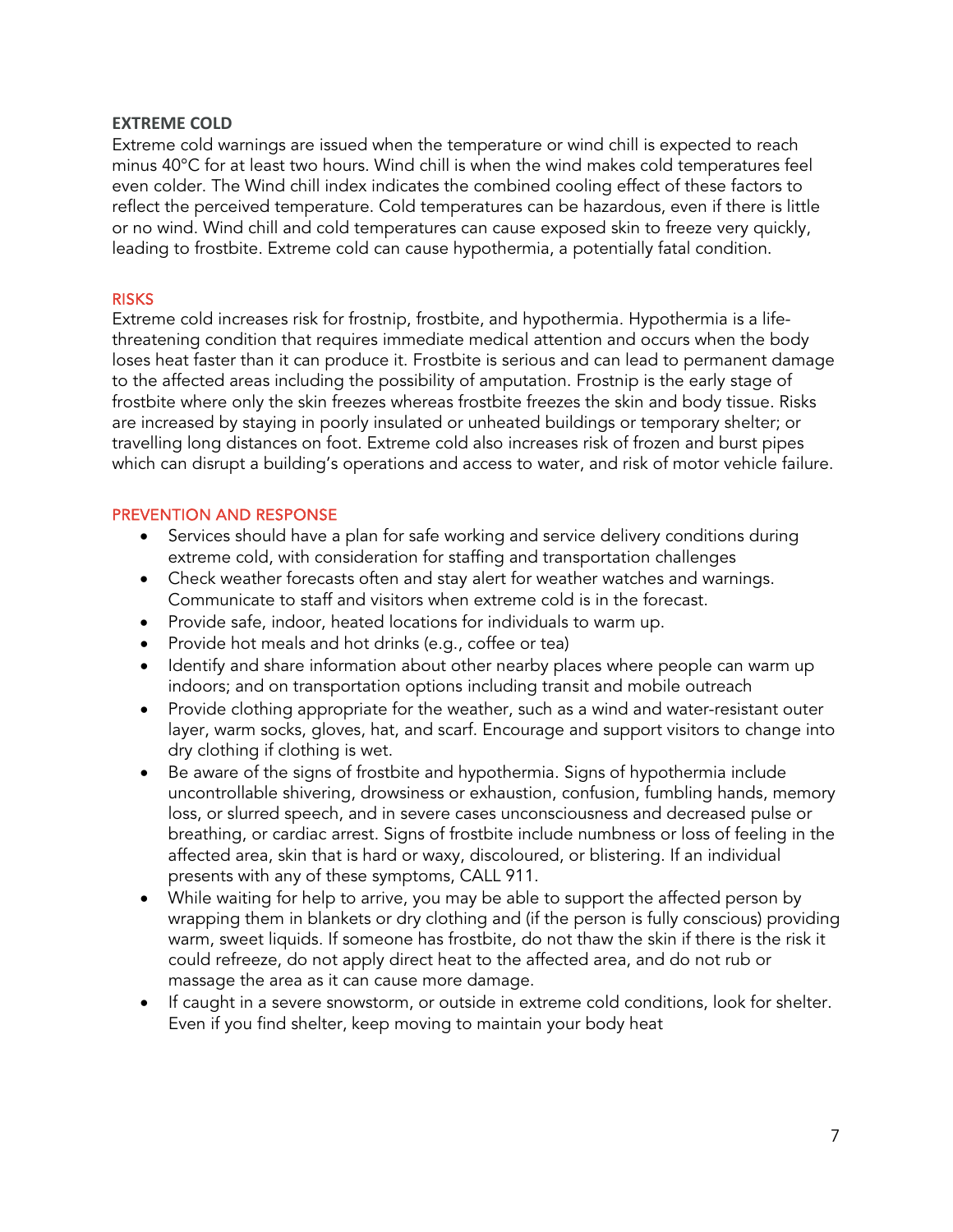#### <span id="page-9-0"></span>**EXTREME WET WEATHER AND STORMS**

Extreme wet weather and storms can occur both during winter and summer and can lead to extreme wet conditions. Hazards can include lightning, torrential rain, strong winds including tornados, hail, snow and blizzards. These can have severe consequences for individuals living outside and for those who might be caught outside unexpectedly.

#### RISKS

There are a number of risks associated with extreme wet weather and storms. In warm weather, severe thunderstorms can result in heavy rains, with potential for flash flooding, hail, and lightning, any of which can cause injuries and damage to buildings or temporary shelters. Flooding can increase risk of drowning for individuals near affected waterways and overland areas. Tornados can cause significant damage and create airborne projectiles (trees, branches, etc.). Clothing may easily become wet, increasing the risk of hypothermia even in above-zero temperatures. In addition, storms can create dangerous transportation conditions and cause power outages, which may interrupt heating and refrigeration at indoor spaces.

Additional risks include trench foot, warm weather immersion foot, and mould. Trench foot occurs when an extremity is exposed to cold, wet conditions at above-freezing temperatures. If unnoticed and untreated, trench foot can be dire. Warm weather immersion foot occurs as a result of excessive sweating in rubber boots and can be very painful. People can be exposed to mould if their shelter becomes damp and has trouble drying out. Mould exposure can result in a range of health problems with symptoms including stuffy nose, wheezing, and red or itchy eyes, or skin.

- Services should have a plan for safe working and service delivery conditions during extreme wet weather and storms, with consideration for staffing and transportation challenges; potential power outages or flooding; as well as increased demand for shelter, safe space, mobile outreach and transportation services.
- Identify appropriate onsite areas for shelter from tornados, such as interior or underground spaces.
- Check weather forecasts often and stay alert for weather watches and warnings. Communicate to staff and visitors when a storm is forecast.
- Provide safe, dry, indoor, heated locations for individuals to escape a storm.
- Identify and share information about other nearby places where people can warm up and dry off indoors; and on transportation options including transit and mobile outreach.
- Offer dry, clean clothing, including socks and toques, during any wet, cold weather, not just when temperatures fall below freezing.
- Provide warm food and drinks.
- Provide a warm dry space where people may remove their footwear.
- If a person shows symptoms of hypothermia or frostbite, or their feet have pain, blisters or ulcers, bleeding under the skin, or gangrenous sores, CALL 911.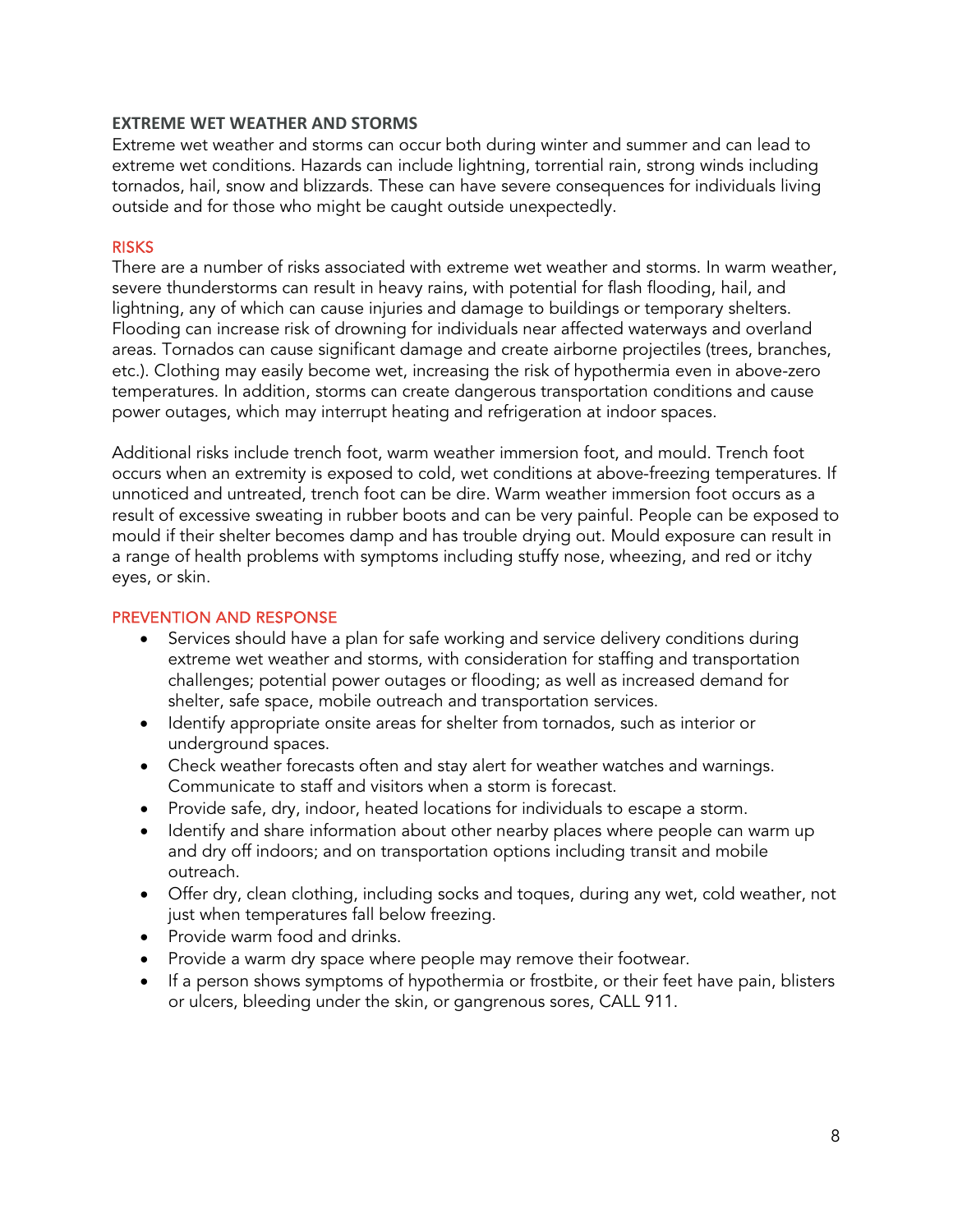#### <span id="page-10-0"></span>**POOR AIR QUALITY AND WILDFIRE SMOKE**

Poor air quality can result from smog due to pollution, building fire smoke, or wildfire smoke. Communities can experience smoke and poor air quality from wildfires even when they are far away. The Air Quality Health Index (AQHI) is one tool that can be used to assess the level of air pollution or smoke in a community and the associated risks.

#### RISKS

Poor air quality and wildfire smoke can cause a range of health risks with symptoms including irritation to eyes, nose, throat, and lungs; respiratory symptoms such as wheezing, coughing, and shortness of breath; decline in lung function and aggravated lung or heart conditions including asthma, chronic obstructive pulmonary disease, and heart disease. Exposure to poor air quality is linked to increased medical visits, hospital admissions, and premature death. Risks are higher for people with chronic health conditions, pregnant women, infants, young children, and people experiencing homelessness. Due to the nature of wildfires, smoke events can be long in duration so long-term impacts should be considered.

- Services should have a plan for safe working and service delivery conditions during periods of poor air quality. These plans may include monitoring and improving indoor air quality and filtering capabilities; limiting or establishing safer procedures for services delivered outdoors; and continuity planning for potential extended smoke events.
- Identify and share information about onsite and nearby locations that have HVAC systems that with filtering capabilities for fine air particulates.
- Consider turning off AC, heating, and/or air exchange system and closing windows to limit poor quality outside air from entering the space. However, know that heat and air quality issues often occur at the same time and can compound one another. Closing windows can prevent smoky air from entering a building, but can raise indoor temperatures to dangerous levels if air conditioning is not present.
- Avoid strenuous outdoor activities.
- A well-fitting respirator masks may offer some protection from airborne particles.
- If individuals have difficulty breathing, CALL 911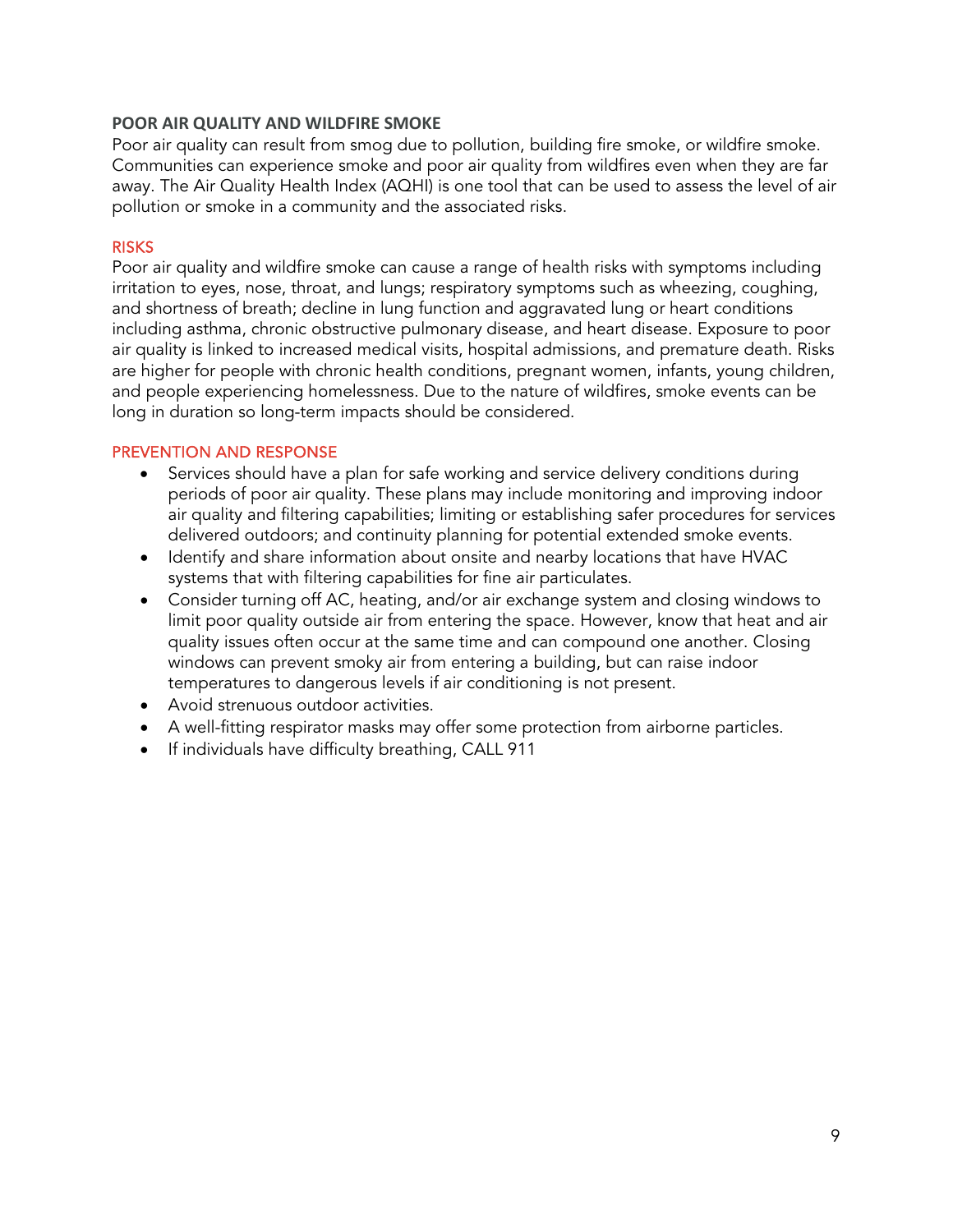#### <span id="page-11-0"></span>**DISPLACEMENT DUE TO CLIMATE AND WEATHER HAZARDS**

There is growing evidence that weather-related hazards such as wildfires and flooding are increasing as a result of climate change. In recent years, such events have resulted in evacuations of hundreds of families from Indigenous, rural and remote communities in Manitoba. Most of these families are evacuated to Winnipeg, as the largest urban centre in the province.

#### **RISKS**

Provision of emergency accommodations and supports to evacuees can strain the availability of emergency accommodations and supports to respond to other types of events, such as a building system failure at an emergency shelter. Evacuation may become an entry point to homelessness for people who can become lost or struggle to adapt to life in the city while recovering from a traumatic experience of life-threatening emergency, loss and displacement; or for people who are unable to return to their home communities due to extensive fire or flooding damage.

- When an evacuation is announced, Homelessness Emergency Response partners will connect with disaster response providers involved with the Red Cross, Public Health and Emergency Management offices as appropriate to ensure that homelessness emergency response service providers have accurate contact and referral information for evacuee registration, accommodation, transportation and other services.
- Services should have a plan for engaging with visitors and clients to help identify if they are evacuees. These plans should include providing accurate contact and referral information for evacuee registration, accommodation, transportation and other services; as well as resources for navigating services within the city.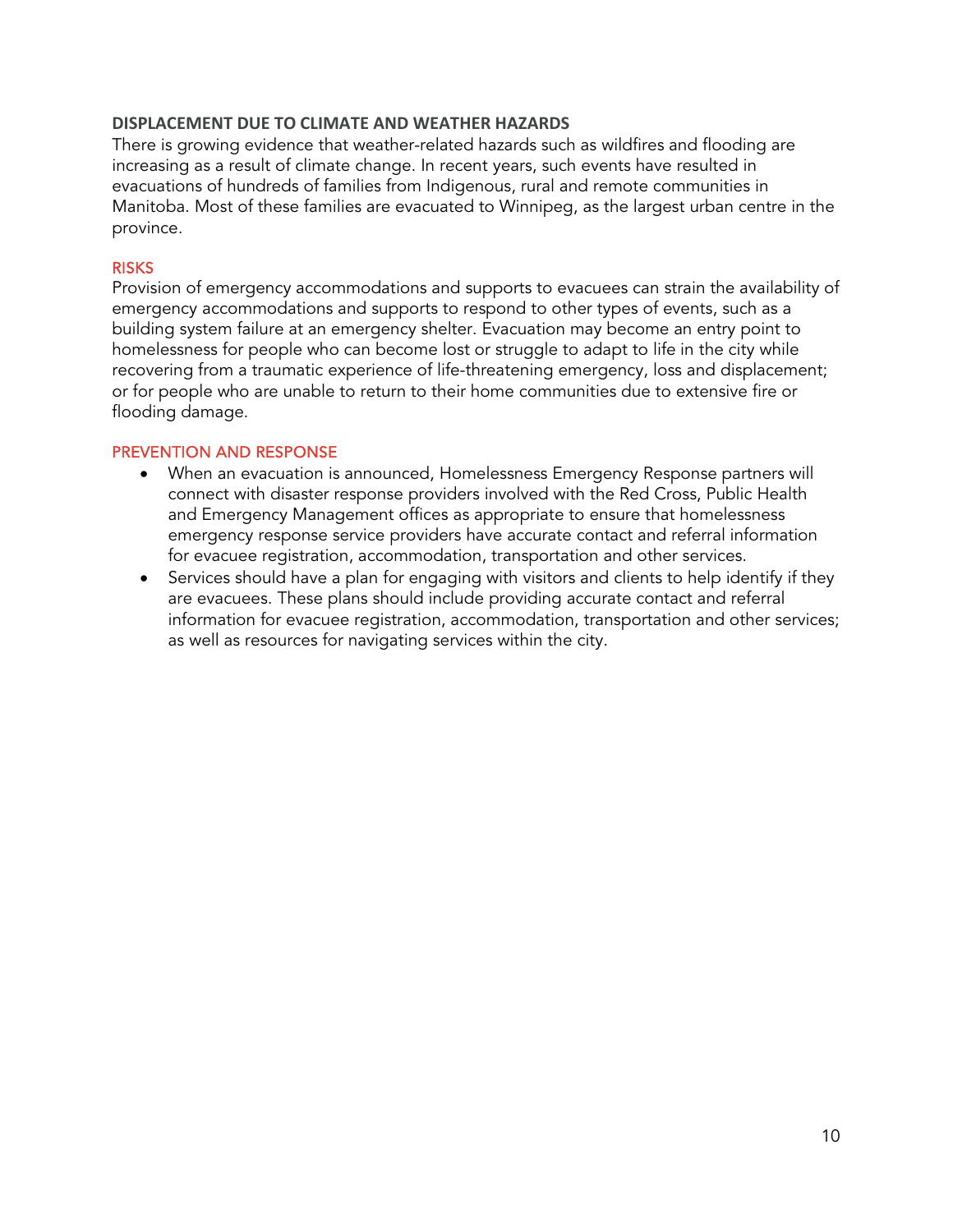#### <span id="page-12-0"></span>**PANDEMICS AND PUBLIC HEALTH EMERGENCIES**

A pandemic is a situation where an infectious disease spreads through the global population. A pandemic is caused by a virus that becomes easily transmissible between humans or by bacteria that becomes resistant to treatments from antibiotics. A pandemic differs from an epidemic, which is just as serious, but is contained to a specific geographic region or country. A public health emergency can include a pandemic, epidemic or other emergency caused by natural disaster, disease, accident or pollution, that poses serious danger to life safety.

#### RISKS

As we've seen with the COVID-19 pandemic, there can be a wide range of risks due to pandemics and public health emergencies, including:

- Risks to the health and safety of staff and visitors.
- Risks to services or operations due to staffing or supply shortages.
- Increased demands for services, demands for new services, or changes to how services must be provided, in order to meet public health orders, or health and safety requirements.
- Increased demand on the healthcare system resulting in delays for health services

- Services should have a plan for safe working and service delivery conditions during a pandemic, epidemic or other public health emergency. These plans should include staffing and continuity considerations for events of an extended duration, such as crosstraining of staff, and other activities needed to address staffing challenges or meet increased demands.
- Identify critical services, and the people, processes and supplies that support their delivery. Mobile outreach, emergency shelter/safe space, and food provision have all been identified as critical services for people experiencing homelessness.
- Coordinate with public health authorities to identify risks, safety measures, and strategies to communicate to staff and visitors. These could include provision of isolation spaces for symptomatic individuals, and medical supports for treatment and recovery.
- Implement appropriate measures to support the health and wellness of staff. Some measures to be considered include:
	- o Wearing masks and identifying the level of masking necessary (cloth, medical, N95s, etc.)
	- o Gloves (consider the mode of transmission is it airborne, or through touching contaminated surfaces)
	- o Washing hands frequently
	- o Social distancing at an appropriate distance
	- o Sanitizing surfaces frequently
	- o Isolation protocols if someone becomes ill, including having someone isolate from other staff until they can go home, and contact tracing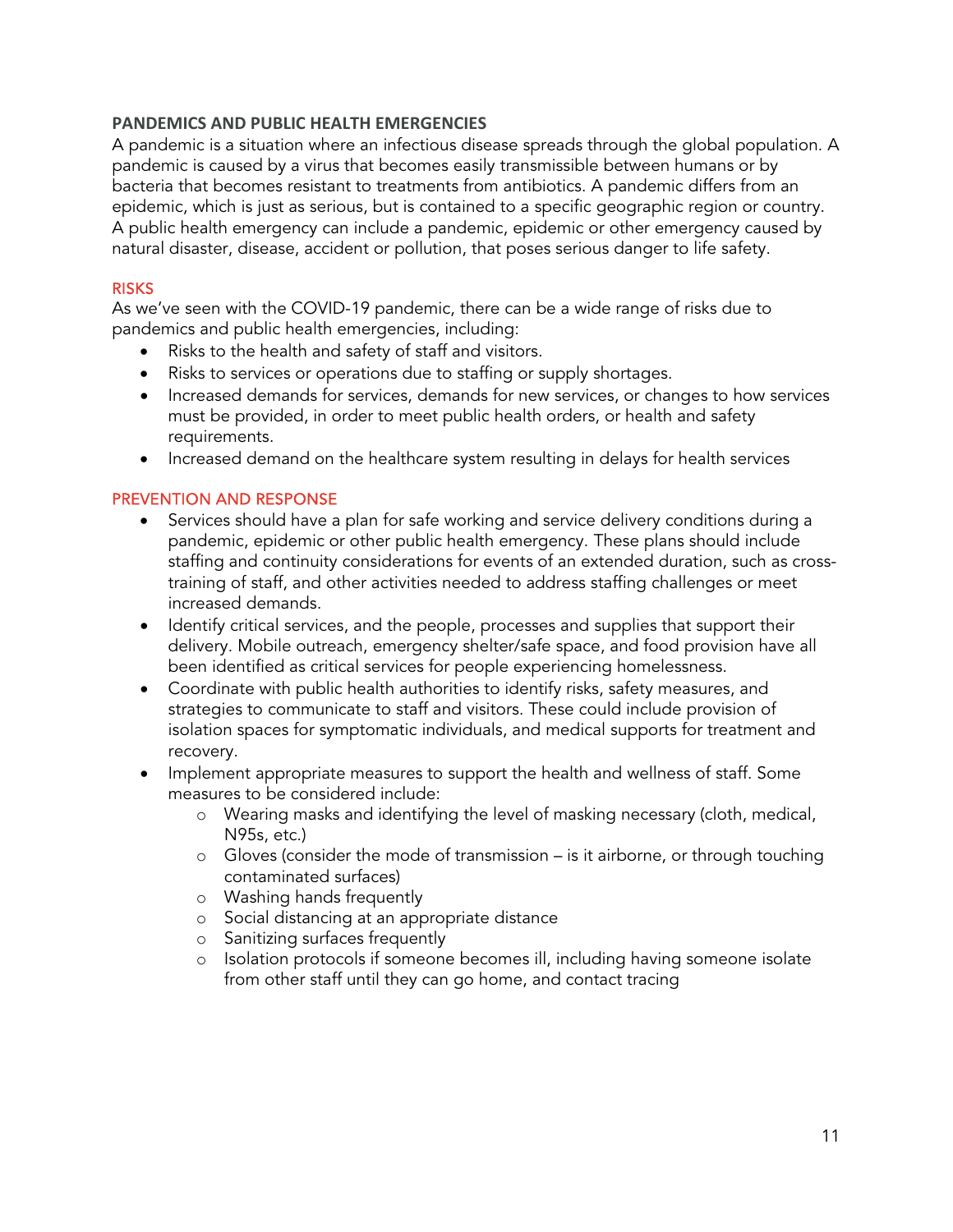#### <span id="page-13-0"></span>**BUILDING SYSTEM FAILURES**

Organizations and their clients rely on buildings for shelter and safe areas to provide services. The continued functioning of a variety of critical building systems is required to ensure a building remains safe and operational. Critical building systems include electrical, mechanical, plumbing, and building envelope components, that support the effective functioning of heating, cooling, water, sewer, electrical power, fire safety, and accessibility systems.

#### **RISKS**

Critical building systems can be put at-risk for a number of reasons including:

- Natural hazards
- Accidental damage
- Intentional damage
- Lack of preventative maintenance
- End of useful life (wear and tear)
- Utility disruptions

Building system failures can create risks of injury or illness for people accessing the building; as well as risks related to exposure for people who cannot access shelter and safe space services due to a building system failure.

- Services should monitor and assess the condition of heating, cooling, water, sewer, electrical power, fire safety, and accessibility systems in the buildings they are using.
- Complete an inventory and documentation of all critical building systems including system diagrams, instruction manuals, warranty and service information.
- Identify the likelihood and consequence of failures to critical building systems, to help determine appropriate actions. For example, identify potential points of failure in critical systems and develop plans to ensure their continued functioning or quick recovery (e.g., stock of spare component parts, service level agreements, list of preferred suppliers). Implement a preventative maintenance program to help avoid unplanned system shutdowns. Identify and implement safety and security measures to help avoid intentional or accidental damage to critical building systems.
- Maintain updated 24/7 contact information for key service providers and contractors.
- Services should develop an emergency response and business continuity plan that identifies the flow of communications following an incident that results in, or is expected to result in, a failure of one or more critical building systems; and that minimizes the potential impacts and their duration for services, staffing and other building systems.
- In the case of a building systems failure, identify:
	- o Whether it is safe to remain in the building or certain parts of it
	- o The amount of time it will take to repair the critical building system, and
	- o Alternative locations that could be used to resume normal operations in the event that the critical building system failure is prolonged
- Conduct tabletop exercises to practice your response to building system failures and other disruptive incidents or emergencies.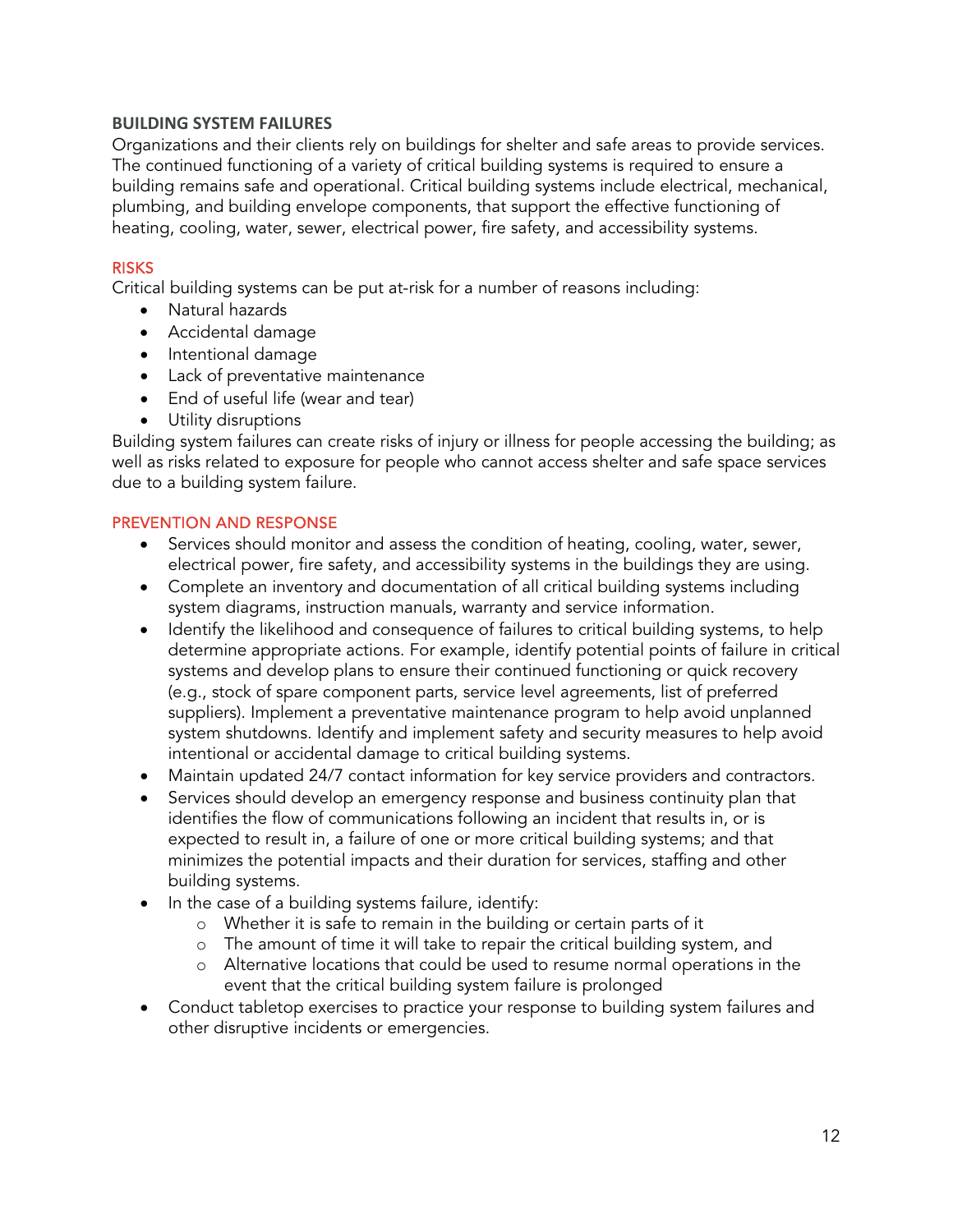# <span id="page-14-0"></span>How the Emergency Response Works

End Homelessness Winnipeg convenes monthly meetings of the Homelessness Emergency Response Committee to monitor and evaluate implementation of this plan. The Committee includes representatives from the following stakeholders:

- The City of Winnipeg Office of Emergency Management and first responders
- Emergency shelters and Community organizations providing mobile outreach, safe space, drop-in and meal services to people experiencing homelessness
- Health care providers
- Government and philanthropic funders
- Environment and Climate Change Canada

The Emergency Response is divided into four stages:

- The Green Stage is in effect during non-emergent conditions.
- The Yellow Stage comes into effect at the determination of the Committee, during circumstances could pose elevated risks for those experiencing homelessness; or when multiple complicating factors, such as a combination of weather, environmental or public health emergencies, are co-occurring.
- The Orange Stage comes into effect when an emerging hazardous situation has been identified, but usually before it has occurred; lasting until the Committee determines that conditions have stabilized.
- The Red Stage is in effect during emergent conditions.

When the Orange Stage of this response comes into effect, End Homelessness Winnipeg consults with the Committee to coordinate planned or emergent response activities and communications. Any Committee member may request that the committee convene an emergency meeting within 12-48 hours to coordinate responses. Committee members sustain regular communication through an email listserv and other means, to monitor conditions and identify when normal operations (Yellow Stage or Green Stage) may resume. Community organizations, health care agencies or City of Winnipeg departments may add, extend, or improve coordination of services that offer protection from hazardous conditions.

Stakeholders represented on the Committee also communicate with the public, sharing information on prevention and response actions for people experiencing homelessness and the community at large, using word of mouth, graphics, media relations and social media.

Two working groups – one comprised of emergency shelters and City of Winnipeg staff, and the other, of philanthropic and government funders – have been struck to develop sustainable shelter operation and funding strategies that can support the sector in extreme weather, climate, public health and service change adaptations.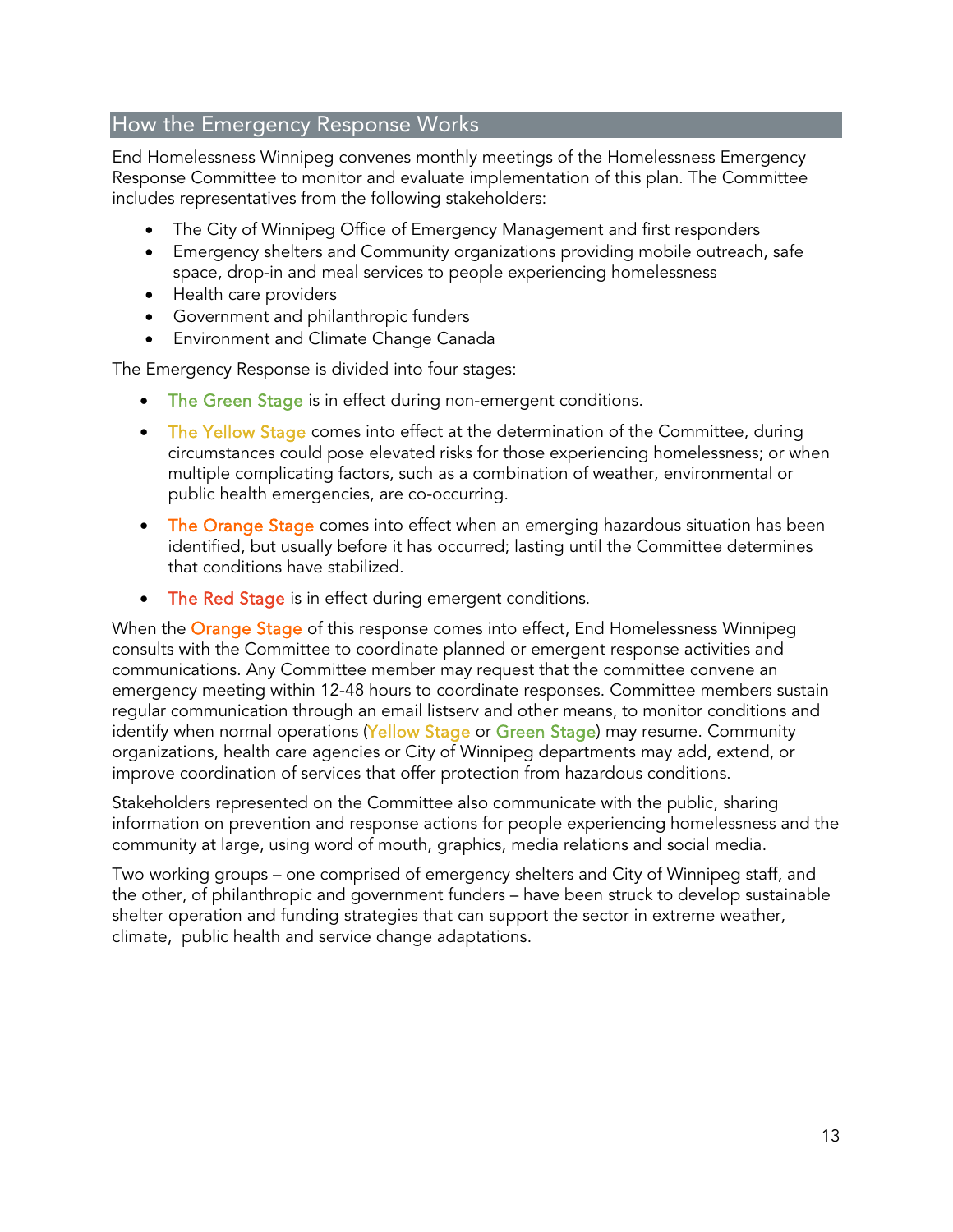# <span id="page-15-0"></span>Stakeholder Roles

Stakeholders represented on the Committee support the Emergency Response in a variety of ways. Some provide direct services to people experiencing homelessness, while others provide specialized expertise on health, safety, weather or funding resources that can support the delivery of services to help keep people experiencing homelessness safer. All stakeholders are responsible for:

- Subscribing to receive weather warnings from Environment and Climate Change Canada through [EC Alert Me](https://ecalertme.weather.gc.ca/) or the [WeatherCAN App.](https://www.canada.ca/en/environment-climate-change/services/weather-general-tools-resources/weathercan.html)
- Having their own plans for responding to emergent conditions. (See Appendix III)
- Participating in Committee meetings, consultations, evaluations and communications. While it is not possible for every stakeholder to attend every meeting and open every email, it is important for each stakeholder to have a voice in developing, implementing and improving plans to protect the health and safety of those without homes

In addition to these shared responsibilities, different stakeholders have specific responsibilities during different stages of the Emergency Response, as outlined on the following chart.

| <b>STAKEHOLDER</b>                                                                                          | <b>GREEN</b>                                                                                                                                                                                                                                                                   | <b>YELLOW</b>                                                                                                                                                                                                                                                              | <b>ORANGE</b>                                                                                                                                                                                                                                                      | <b>RED</b>                                                                                                                                                                                                                             |
|-------------------------------------------------------------------------------------------------------------|--------------------------------------------------------------------------------------------------------------------------------------------------------------------------------------------------------------------------------------------------------------------------------|----------------------------------------------------------------------------------------------------------------------------------------------------------------------------------------------------------------------------------------------------------------------------|--------------------------------------------------------------------------------------------------------------------------------------------------------------------------------------------------------------------------------------------------------------------|----------------------------------------------------------------------------------------------------------------------------------------------------------------------------------------------------------------------------------------|
| End<br>Homelessness<br>Winnipeg                                                                             | Convene monthly<br>meetings<br>Support<br>communication with<br>stakeholders, public<br>As needed, revise or<br>update<br>Homelessness<br>Emergency<br>Response plan and<br>associated<br>strategies and<br>materials                                                          | Convene monthly<br>meetings<br>Support<br>communications<br>with stakeholders,<br>public on<br>Homelessness<br>Emergency<br><b>Response Plan</b>                                                                                                                           | Consult with and/or<br>convene Committee<br>to coordinate<br>planned and<br>emergent responses<br>Share prevention<br>and response<br>information via news<br>and social media<br>Sustain regular<br>communication with<br>Committee until<br>conditions stabilize | As needed, convene<br>emergency meeting<br>of Committee to<br>coordinate<br>responses<br>Share response<br>updates via news,<br>email and social<br>media<br>Sustain daily<br>communication with<br>Committee                          |
| City of Winnipeg<br>*The City's lead is<br>the Winnipeg<br>Emergency<br>Management<br>Coordinator<br>(WEMC) | Advise on revisions<br>or updates to plan<br>and strategies<br><b>Advise Winnipeg</b><br>Emergency<br>Management<br>Coordination<br>Committee (WEMC)<br>on Homelessness<br>Emergency<br>Response Plan<br>Review City of<br>Winnipeg plans for<br>weather and health<br>hazards | Share emergency<br>preparedness<br>information via news<br>and social media<br><b>Make City facilities</b><br>available to the<br>public during<br>business hours as<br>needed; relax<br>loitering rules in<br>facilities and on<br>transit<br>Monitor service<br>delivery | Consult with<br>Committee to<br>identify any need<br>for increased<br>capacity or supplies<br>Increase hours/<br>access at City<br>facilities to provide<br>space as required<br>Share safety<br>information with<br>residents                                     | Increase<br>hours/access at City<br>facilities to provide<br>space as required<br>Share safety<br>information with<br>residents<br>If State of<br>Emergency<br>declared,<br>Emergency<br><b>Operations Centre</b><br>will be activated |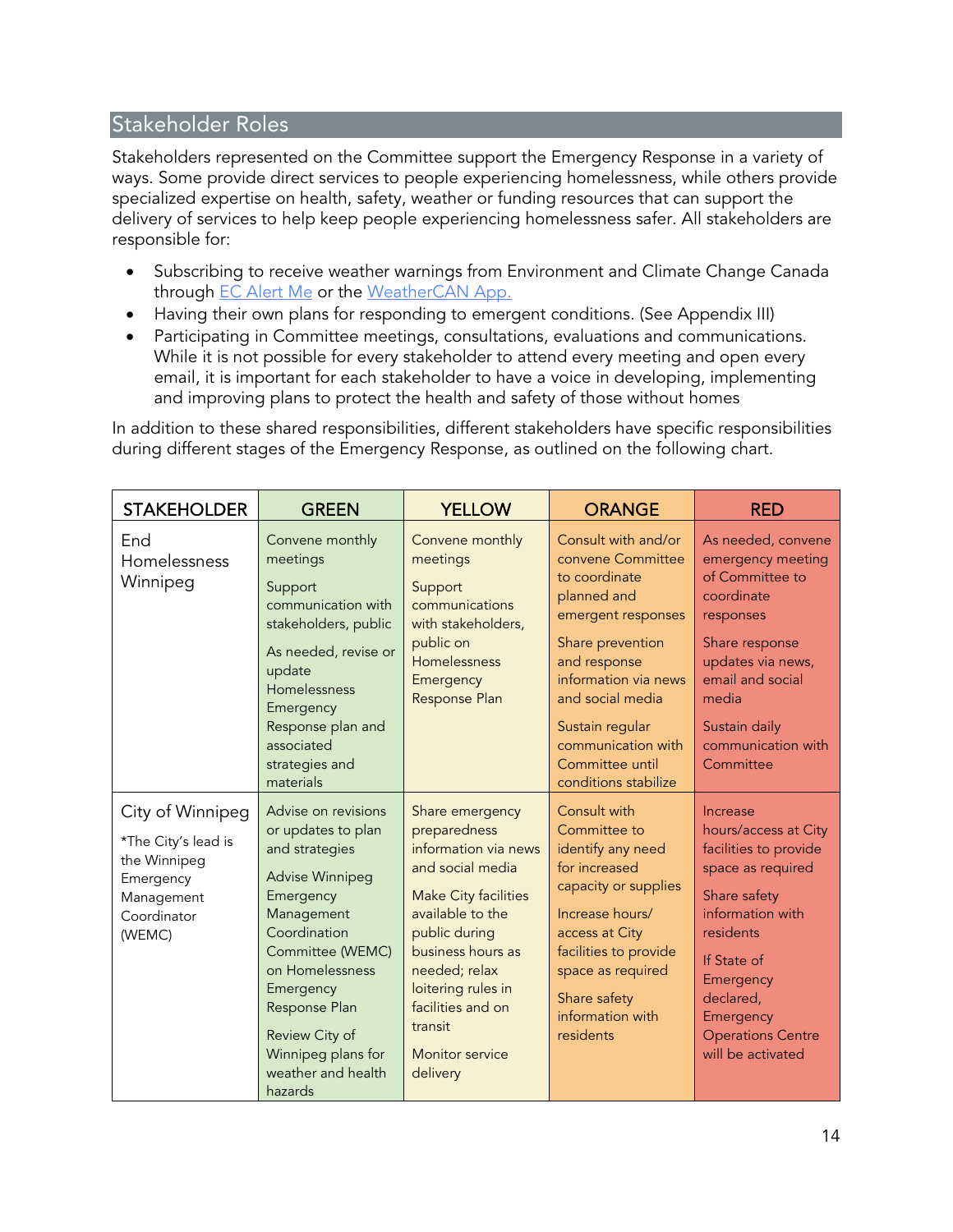| <b>STAKEHOLDER</b>                                    | <b>GREEN</b>                                                                                                                                                               | <b>YELLOW</b>                                                                                                                                                                                                                                                                                   | <b>ORANGE</b>                                                                                                                                                                                                                                                    | <b>RED</b>                                                                                                                                                                                                                              |
|-------------------------------------------------------|----------------------------------------------------------------------------------------------------------------------------------------------------------------------------|-------------------------------------------------------------------------------------------------------------------------------------------------------------------------------------------------------------------------------------------------------------------------------------------------|------------------------------------------------------------------------------------------------------------------------------------------------------------------------------------------------------------------------------------------------------------------|-----------------------------------------------------------------------------------------------------------------------------------------------------------------------------------------------------------------------------------------|
| Emergency<br>Shelters and<br>Safe Spaces              | Advise on revisions<br>to plan and<br>collaborate on<br>operational strategy<br>Review internal<br>plans for emergent<br>conditions,<br>including staffing<br>and supplies | Inform clients about<br>risks and prevention<br>of illness and injury<br>Inform staff and<br>volunteers about<br>operating plans for<br>emergent<br>conditions<br>Share information<br>and monitor<br>capacity to support<br>guests redirected to<br>another shelter                            | Activate response<br>plans<br>Collaborate with<br>other shelters and<br>safe spaces to<br>redirect guests to<br>appropriate spaces<br>Alert WEMC and<br>other shelters/safe<br>spaces of any<br>capacity issues;<br>collaborate to<br>establish overflow         | Collaborate with<br>first responders on<br>any necessary<br>interventions<br>Collaborate with<br>other shelters, safe<br>spaces and mobile<br>outreach to safely<br>transport clients to<br>the most<br>appropriate<br>available spaces |
| Mobile<br>Outreach, Drop-<br>in and Meal<br>providers | Advise on revisions<br>to plan<br>Review internal<br>plans for emergent<br>conditions,<br>including staffing<br>and supplies<br>responses                                  | Inform clients about<br>risks and prevention<br>of illness and injury<br>Prepare messages<br>to inform staff and<br>volunteers about<br>plans for emergent<br>conditions<br>Share information<br>and resources to<br>support people at<br>risk of direct health<br>impacts due to<br>conditions | Activate response<br>plans<br>Reach out to clients<br>experiencing or at<br>risk of homelessness<br>to identify and<br>provide any needed<br>health or safety<br>supplies/services<br>Circulate messages<br>to inform staff and<br>volunteers about<br>responses | Collaborate with<br>emergency shelters,<br>safe spaces and<br>drop-ins to safely<br>transport clients to<br>the most<br>appropriate<br>available spaces                                                                                 |
| <b>Health Care</b><br>Providers                       | Advise on revisions<br>to plan<br><b>Advise Committee</b><br>on health system<br>changes, prevention<br>and responses for<br>illness or injury risks                       | <b>Advise Committee</b><br>on health system<br>changes affecting or<br>involving individuals<br>experiencing<br>homelessness                                                                                                                                                                    | <b>Advise Committee</b><br>of emergent health<br>system pressures or<br>changes                                                                                                                                                                                  | Collaborate with<br>first responders,<br>emergency shelters<br>and community<br>organizations on<br>any necessary<br>interventions and<br>responses                                                                                     |
| Funders                                               | <b>Inform Committee</b><br>of funding<br>opportunities and<br>changes<br>Collaborate on<br>strategy for weather<br>adaptation                                              | Gather and share<br>fundee stories of<br>homelessness<br>emergency<br>responses and<br>sector resilience                                                                                                                                                                                        | Consult with<br>Committee to<br>identify emergent<br>resourcing needs                                                                                                                                                                                            | Consult with<br>Committee to<br>identify emergent<br>resourcing needs                                                                                                                                                                   |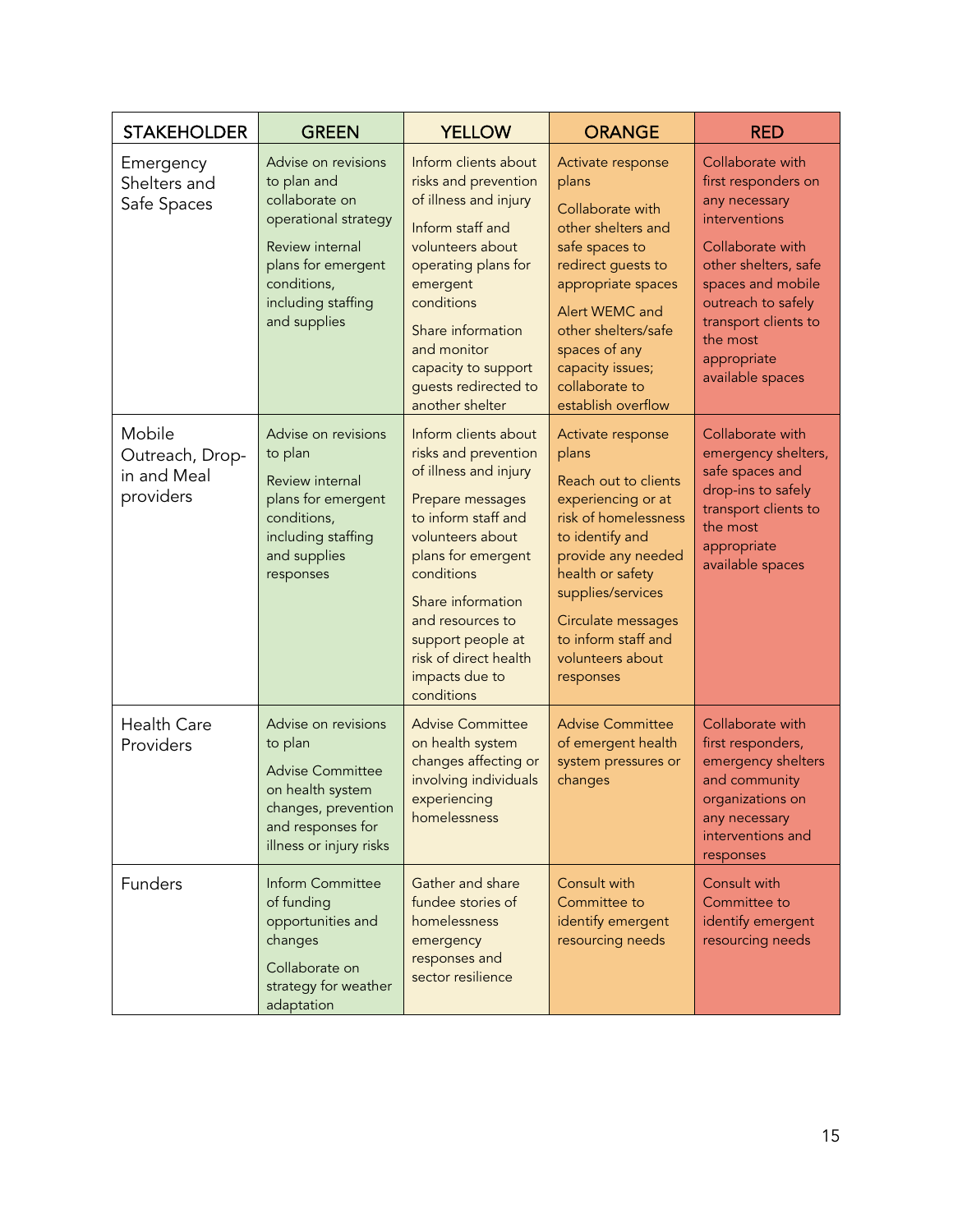#### <span id="page-17-0"></span>Communications

As part of the Homelessness Emergency Response, End Homelessness Winnipeg and stakeholders represented on the Committee share information on prevention and response actions for people experiencing homelessness and the community at large, using word of mouth, graphics, media relations and social media.

Homelessness Emergency Response communications support the Response's broader goals:

- Avoid preventable illness, injury, and death due to homelessness
- Empower individuals experiencing homelessness, and those who support or reach out to them, with accurate, timely information and resources needed to keep safer during extreme weather and other disruptive events
- Share timely, accurate information on service capacity and pressures with stakeholders
- Build a shared understanding of homelessness in Winnipeg and the ways in which racism, sexism, ableism, colonialism and other oppressions impact individuals' and communities' experiences of homelessness and associated health and safety risks

Key audiences include:

- People experiencing homelessness
- Service providers working with people experiencing homelessness
- Elected representatives serving Winnipeg from all levels of government including Indigenous governance bodies, and
- The public at large

End Homelessness Winnipeg has a key role to play as backbone support for the Homelessness Emergency Response: sharing prevention, response, and support services information through social media, news media and email with all key audiences. All Emergency Response partners are encouraged to share prevention, response and support services information across these channels and in print with any key audiences they are engaging. Given that all partners may be communicating about the Emergency Response, there are key messages all may share:

- The Homelessness Emergency Response Committee brings together emergency shelters, community organizations, first responders, and public service agencies to develop, implement and monitor homeless-centred response plans for emergent conditions.
- The Plan sets out stakeholder roles and responsibilities; offers prevention and response information for identified risks; and lists resources available in the community.
- Stakeholders work together to monitor capacity and operations across shelters, drop-ins and outreach services, identifying and responding to any emerging concerns.
- Emergent conditions include hazards like extreme heat or cold, storms, poor air quality, public health emergencies or building systems failures. Such conditions increase risks of injury or illness for people who are experiencing homelessness due to lack of reliable access to shelter, clothing, food and transportation.
- Community members can help by being aware of the signs of illness or injury and keeping an eye out for people at risk. Know what resources are available and call 911 if an individual appears hurt or in distress. The Emergency Response plan and resources can be downloaded from EndHomelessnessWinnipeg.CA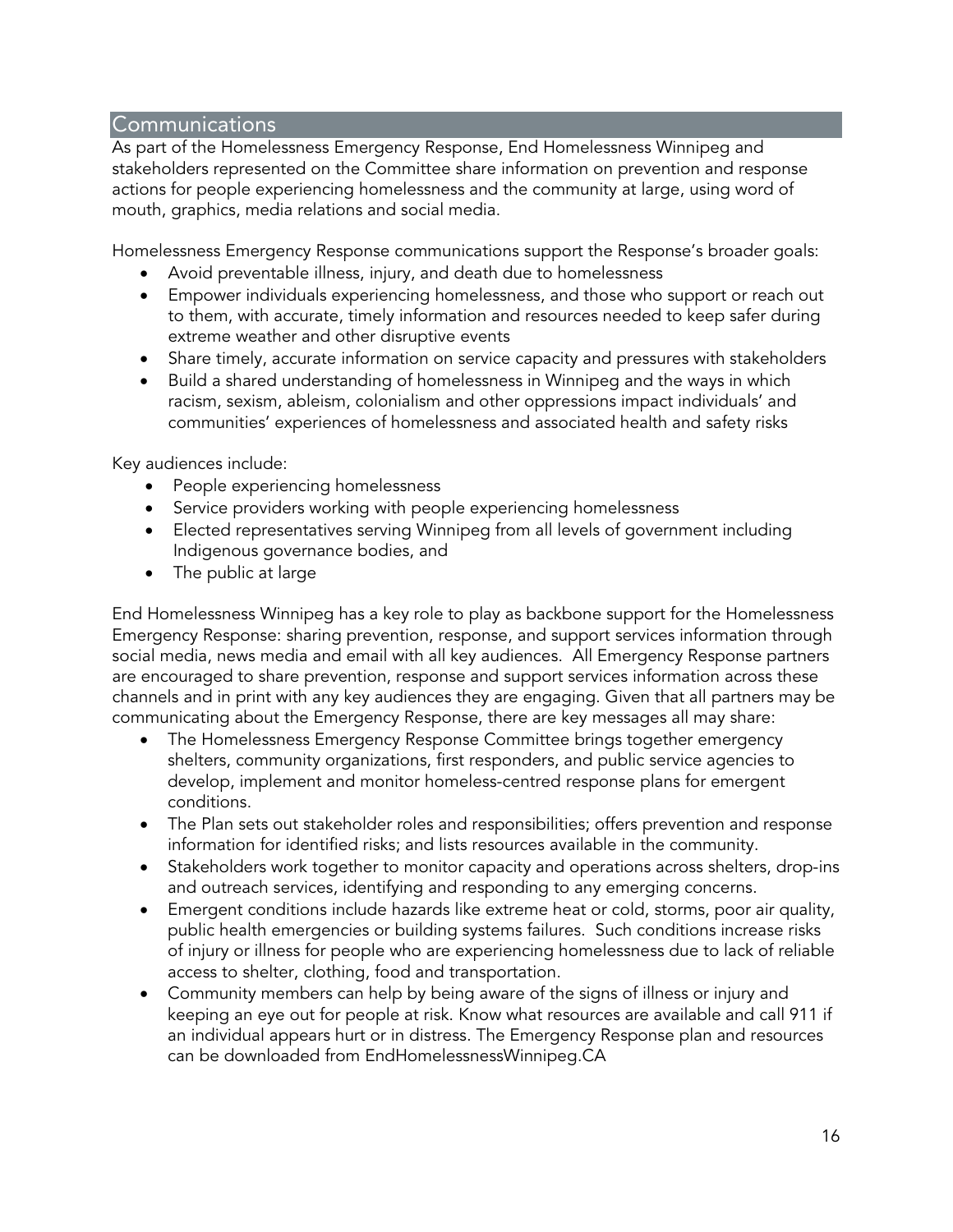# <span id="page-18-0"></span>Evaluation and Improvement

The Emergency Response Committee shares a commitment to continuous improvement, iterative adaptation and data-informed decision making. Monitoring, evaluation and measurement of the Emergency Response Plan helps to inform changes that can address gaps or risks faced by people experiencing homelessness during emergent conditions.

The Homeless Individuals and Families Information System (HIFIS) is a comprehensive data collection and case management system designed to better understand what is happening in your community and to work collaboratively. HIFS will be utilized for key data collection needs.

| <b>INDICATOR</b>                                                                                                       | <b>MEASURE</b>                                                                                                                                    |
|------------------------------------------------------------------------------------------------------------------------|---------------------------------------------------------------------------------------------------------------------------------------------------|
| An accurate sense of shelter and drop-in<br>capacity is established                                                    | Capacity numbers for providers of<br>emergency shelter and drop-in spaces are<br>gathered and shared with the committee                           |
| Capacity exists within the system                                                                                      | Emergency shelters and overnight safe<br>spaces are not more than 100% capacity in<br>any given month                                             |
| When an emergency shelter reaches<br>capacity, there is space at, and safe<br>transportation to, another safe location | Number of redirections to other emergency<br>shelters and warming spaces is compared<br>with number of referrals from other<br>emergency shelters |

The Plan will measure three key indicators:

A report detailing information gathered on these indicators, as well as a qualitative summary of the effectiveness of the plan, will be prepared by the Committee and circulated to stakeholders twice annually, to support planning and improvement.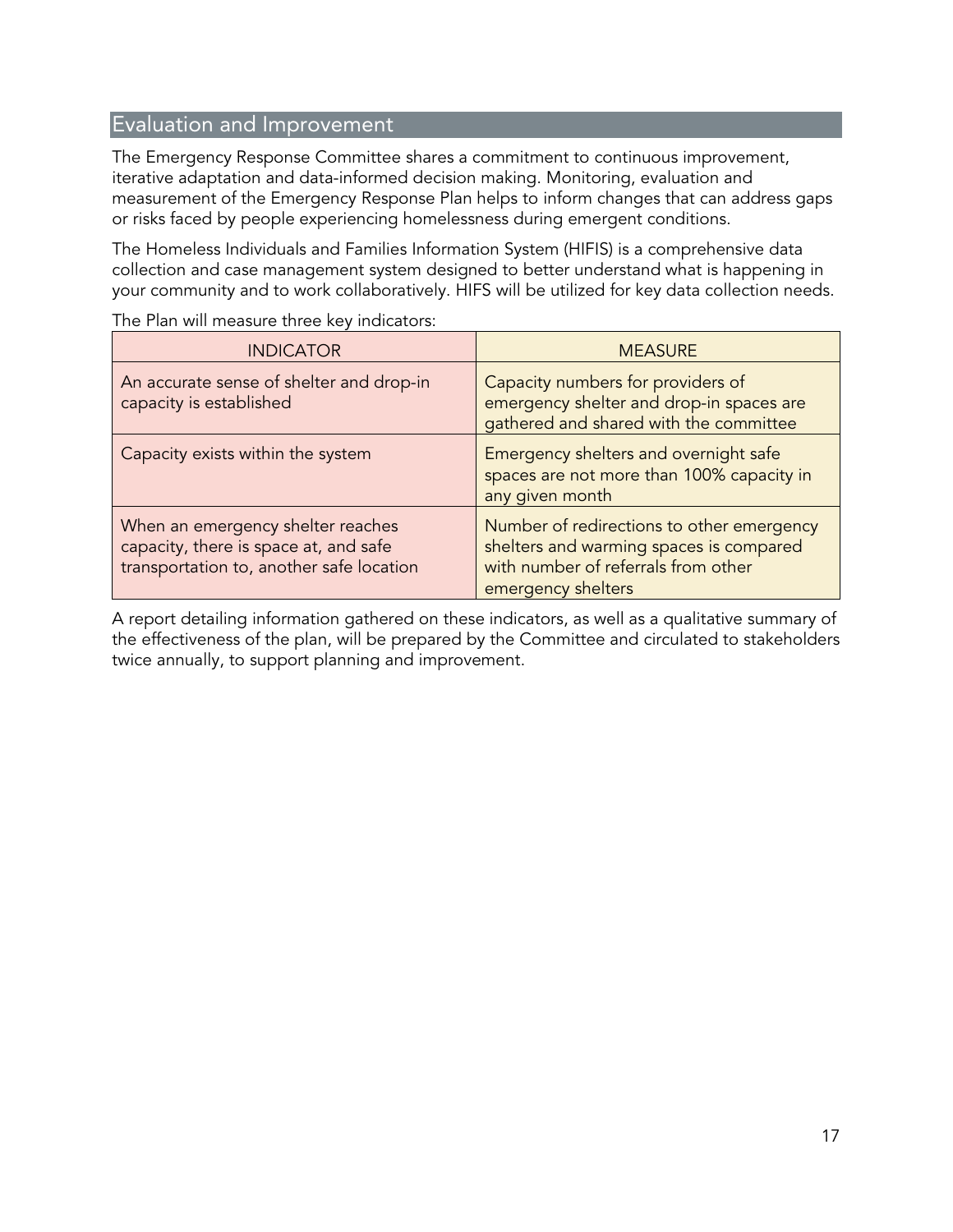<span id="page-19-0"></span>

|                                            | Appendix I: Emergency Response Resources |                                                            |                                    |                                                                                                                                                     |
|--------------------------------------------|------------------------------------------|------------------------------------------------------------|------------------------------------|-----------------------------------------------------------------------------------------------------------------------------------------------------|
|                                            |                                          |                                                            |                                    | <b>Emergency Shelters and Overnight Safe Spaces</b>                                                                                                 |
| <b>AGENCY</b>                              | <b>ADDRESS</b>                           | <b>HOURS</b>                                               | <b>PHONE</b>                       | <b>CAPACITY AND SERVICES</b>                                                                                                                        |
| Just a Warm<br>Sleep                       | 109 Pulford                              | $8p-8a$<br>*Dec.-Mar.<br>only                              | 204-782-3195                       | Capacity: 30<br>$\bullet$<br>Age: 18+<br>$\bullet$<br>Meals, pet and cart friendly<br>Low barrier                                                   |
| <b>Main Street</b><br>Project              | 637 Main                                 | 9a-3:30p;<br>5:30p-7:30a<br>*24/7 in<br>extreme<br>weather | 204-982-8245                       | Capacity: 120<br>$\bullet$<br>Age: 18+<br>$\bullet$<br>Meals, showers, clothing<br>$\bullet$<br>Low barrier                                         |
| N'Dinawemak                                | 637 Main                                 | 24/7 *Closed<br>10a-12:30p;<br>no drop-ins<br>$10p-7a$     | 204-982-8245                       | Capacity: 150<br>$\bullet$<br>Age: 18+<br>$\bullet$<br>Meals, showers, clothing<br>$\bullet$<br>Low barrier<br>$\bullet$                            |
| <b>Salvation Army</b><br>Centre of<br>Hope | 180 Henry                                | 24/7                                                       | 204-946-9402                       | Capacity: 56<br>$\bullet$<br>Age: 18+<br>$\bullet$<br>Therapy-pet friendly<br>$\bullet$<br>Additional spaces for families<br>$\bullet$              |
| <b>Siloam Mission</b>                      | <b>300 Princess</b>                      | 8p-7a                                                      | 204-943-1748                       | Capacity: 143<br>$\bullet$<br>Age: 18+<br>$\bullet$<br>Showers, laundry<br>$\bullet$<br>Dry<br>$\bullet$                                            |
| Ndinawe:<br>Tina's Safe<br>Haven           | 472 Selkirk                              | 24/7                                                       | 204-417-7233                       | Capacity: 30<br>$\bullet$<br>Age: 13-24, youth can self-refer, all<br>$\bullet$<br>genders welcome<br>Meals, laundry, computers, phone<br>$\bullet$ |
| Ndinawe: Safe<br>House                     |                                          | 24/7                                                       | 204-417-7233                       | Capacity: 16<br>$\bullet$<br>Age: 11-17, youth can self-refer, all<br>genders welcome<br>Meals, locked facility<br>$\bullet$                        |
| Rossbrook<br>House                         | 658 Ross                                 | 10a-12a Su-Th<br>*24/7 F-Sa +<br>holidays                  | 204-949-4090                       | Capacity: 30<br>$\bullet$<br>Age: 6-24<br>$\bullet$<br>Meals and activities<br>$\bullet$                                                            |
| The Link YRC                               | 159 Mayfair                              | 24/7                                                       | 204-477-1804<br>1-888-477-<br>1804 | Capacity: 10<br>$\bullet$<br>Age: 12-21, youth can self-refer<br>$\bullet$<br>Meals, showers, clothing, unlocked<br>$\bullet$<br>facility           |
| <b>WE24</b>                                | 430 Langside                             | $11p-7a$                                                   | 204-333-9681                       | Capacity: 10<br>$\bullet$<br>Age: 13-26, all genders welcome<br>$\bullet$<br>Meals, clothing<br>$\bullet$                                           |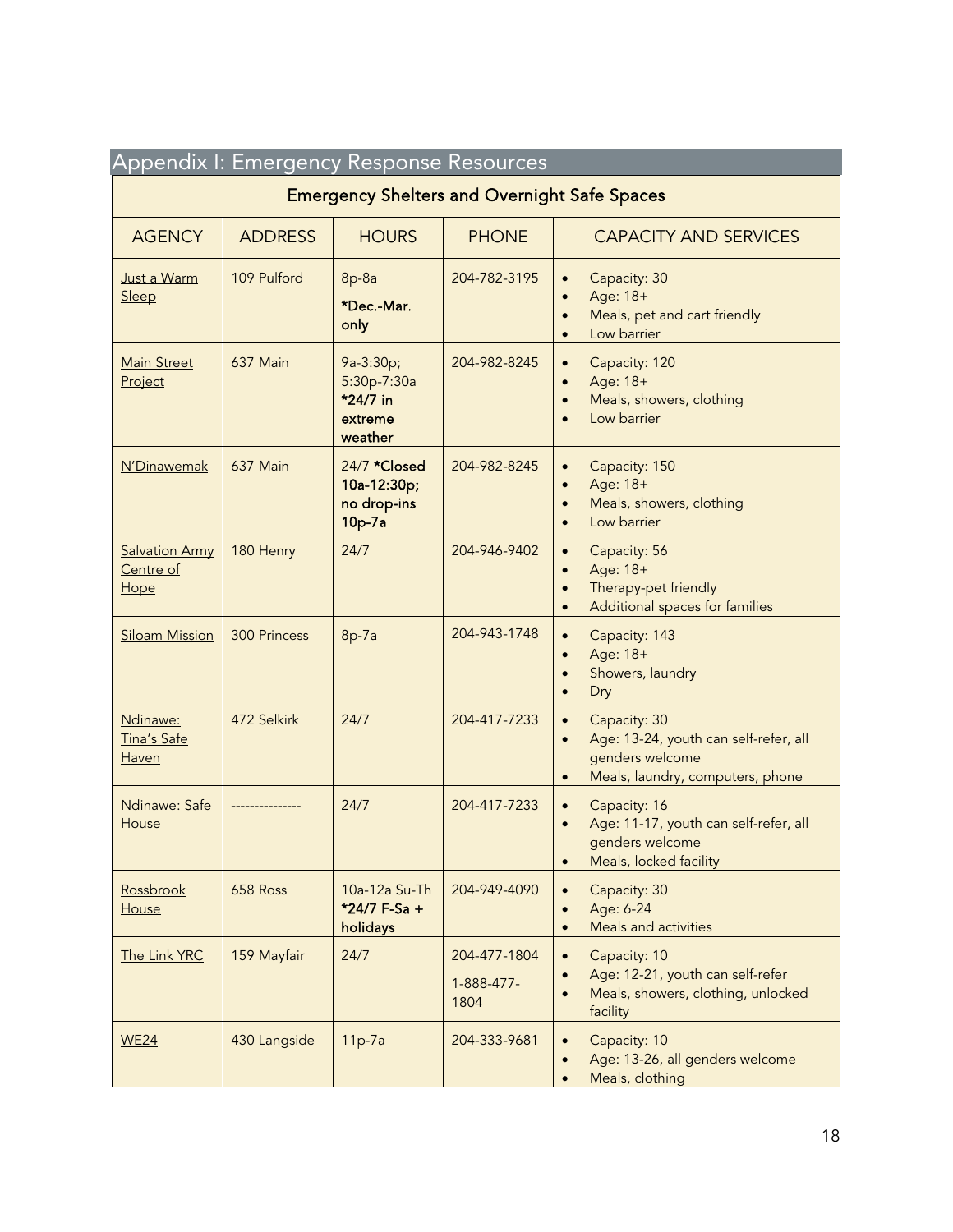| Drop-Ins                                           |                     |                                                                             |                                     |                                                                                                                                                                      |
|----------------------------------------------------|---------------------|-----------------------------------------------------------------------------|-------------------------------------|----------------------------------------------------------------------------------------------------------------------------------------------------------------------|
| <b>AGENCY</b>                                      | <b>ADDRESS</b>      | <b>HOURS</b>                                                                | <b>PHONE</b>                        | <b>CAPACITY AND SERVICES</b>                                                                                                                                         |
| <b>Freedom</b><br>House                            | 294 Ellen           | 10-11a Tu/Th                                                                | 204-504-9888                        | Capacity: 20<br>$\bullet$<br>Breakfast, washrooms<br>$\bullet$                                                                                                       |
| Lighthouse<br><b>Mission</b>                       | <b>669 Main</b>     | 9a-3:30p M-<br>Th; 1-8p F                                                   | 204-943-9669                        | Capacity: 17<br>$\bullet$<br>Meals, washrooms<br>$\bullet$                                                                                                           |
| <b>Mount Carmel</b><br><b>Clinic Sage</b><br>House | 422 Dufferin        | 12-7p M-F                                                                   | 204-272-0838                        | Capacity: 2<br>$\bullet$<br>For women in survival sex work<br>$\bullet$<br>Meals, water, coffee<br>$\bullet$                                                         |
| North End<br>Women's<br>Centre                     | 394 Selkirk         | 8:30a-4:30p<br>M/Tu/Th; 12-<br>4:30p W;<br>8:30a-4p F                       | 204-589-7347                        | Capacity: 20<br>$\bullet$<br>Water, coffee, snacks, washrooms,<br>$\bullet$<br>phone                                                                                 |
| North Point<br>Douglas<br>Women's<br>Centre        | 394 Selkirk         | 9a-12p, 1-4p<br>M/T/W/F; 1-<br>5p Sa                                        | 204-589-7347                        | Capacity: 10<br>$\bullet$<br>Water, coffee, snacks, washrooms,<br>$\bullet$<br>phone                                                                                 |
| Oak Table                                          | 109 Pulford         | 12:30-3p M-Th                                                               | 204-416-2240                        | Capacity: 25<br>$\bullet$<br>Meals, washrooms<br>$\bullet$                                                                                                           |
| <b>One88</b>                                       | <b>188 Princess</b> | 10a-2p M-Th;<br>10a-1p F                                                    | 204-504-8118                        | Capacity: 20<br>$\bullet$<br>Coffee, phone, washrooms, showers,<br>$\bullet$<br>laundry                                                                              |
| Resource<br><b>Assistance for</b><br>Youth         | 125 Sherbrook       | 1-4p M-F                                                                    | 204-504-8118                        | Capacity: 10<br>$\bullet$<br>Meals, washrooms<br>$\bullet$                                                                                                           |
| <b>Siloam Mission</b>                              | 303 Stanley         | 7a (guests)<br>8:30a (public)-<br>2p, 4-8p *7a-<br>8p in extreme<br>weather | 204-956-4344;<br>1-866-648-<br>4673 | Capacity: 200+<br>$\bullet$<br>Meals, washrooms, showers, clothing,<br>$\bullet$<br>hygiene                                                                          |
| Sunshine<br>House                                  | 646 Logan           | 1-4:30p, 6-9p<br>M/W; 11a-4p<br>Tu/Sa; 11a-3p<br>Su                         | 204-783-8565                        | Capacity: 10<br>$\bullet$<br>2SLGBTQ+ focused on M/W 6-9p<br>$\bullet$<br>Meals, washrooms, showers<br>$\bullet$                                                     |
| <b>Union Gospel</b><br><b>Mission</b>              | 320 Princess        | 11:30a; 2-4pm<br>M-F; 7:30p<br>daily; 10a-6p<br>Sa                          | 204-943-9904                        | Capacity: 15<br>$\bullet$<br>Coffee, meals, washrooms, showers<br>$\bullet$                                                                                          |
| Velma's House                                      | 154 Sherbrook       | 9a-12a M-F;<br>9a-9p Sa-Su                                                  | 204-560-3007<br>204-560-3008        | Capacity: 3<br>$\bullet$<br>Age: 18+<br>For women experiencing<br>$\bullet$<br>homelessness/violence/exploitation<br>Meals, washrooms, showers, laundry<br>$\bullet$ |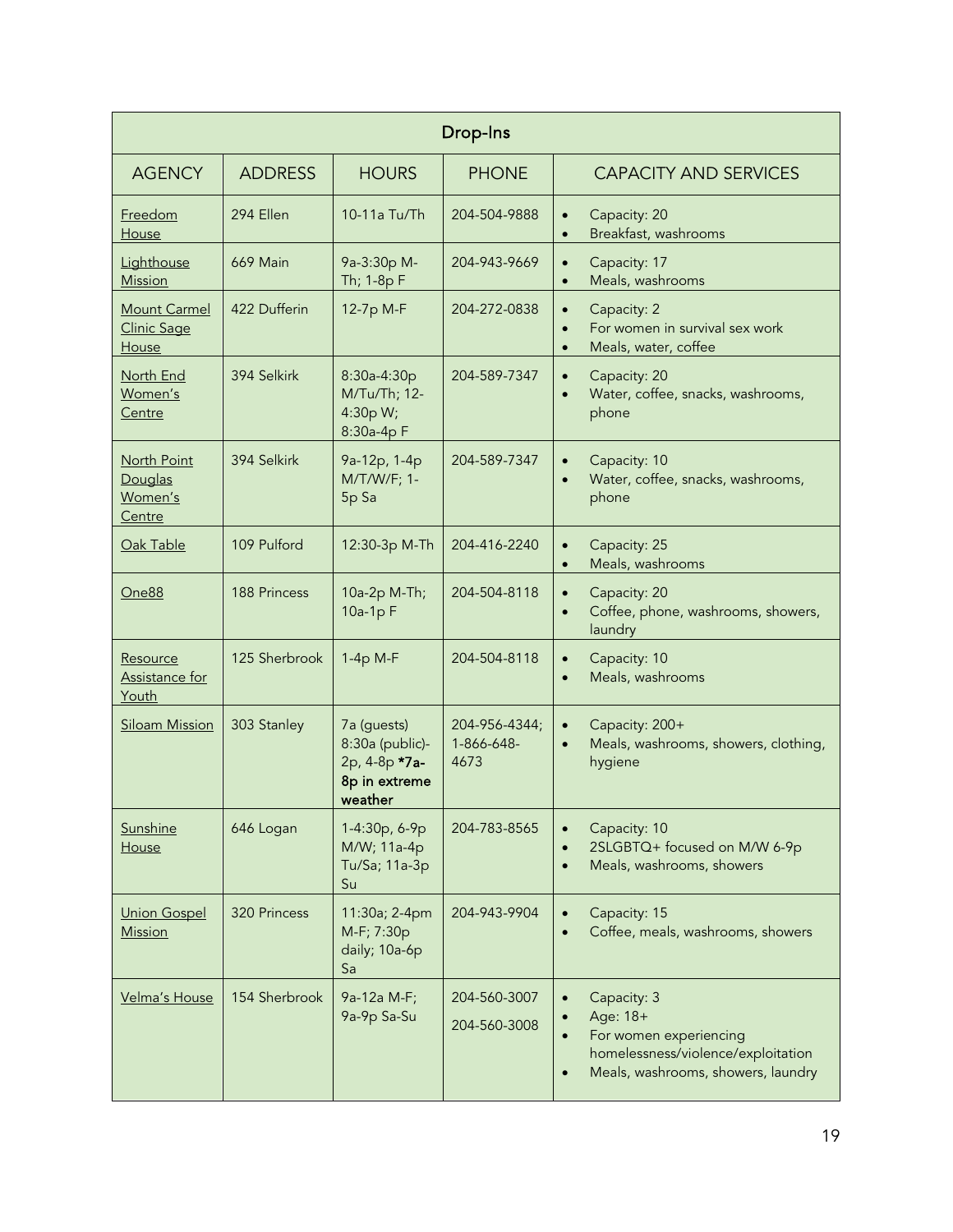| Drop-Ins                                                        |                                |                                                     |                                 |                                                                                                                                                                                                            |
|-----------------------------------------------------------------|--------------------------------|-----------------------------------------------------|---------------------------------|------------------------------------------------------------------------------------------------------------------------------------------------------------------------------------------------------------|
| West<br>Broadway<br>Community<br><b>Services</b>                | 222 Furby                      | 4-6p M-Th;<br>12-4p F                               | 204-995-2944                    | Capacity: 20<br>$\bullet$<br>Meals, washrooms                                                                                                                                                              |
| <b>West Central</b><br>Women's<br>Resource<br>Centre<br>(WCWRC) | 640 Ellice                     | 9a-4:30p<br>M/W/F; 12:30-<br>6p T/Th; 9a-<br>12p Sa | 204-774-8975                    | Capacity: 10<br>$\bullet$<br>For women and nonbinary people<br>$\bullet$<br>Snacks, washrooms, showers, laundry<br>$\bullet$<br>Emergency housing, EIA, and gender-<br>$\bullet$<br>based violence support |
| <b>West End</b><br>Drop-in                                      | 365 McGee                      | 12:30-3p daily                                      | 204-995-2944                    | Capacity: 20<br>$\bullet$<br>Meals, washrooms<br>$\bullet$                                                                                                                                                 |
|                                                                 |                                |                                                     | <b>Mobile Outreach Services</b> |                                                                                                                                                                                                            |
| <b>AGENCY</b>                                                   | <b>AREAS</b><br><b>SERVED</b>  | <b>HOURS</b>                                        | <b>PHONE</b>                    | <b>SERVICES</b>                                                                                                                                                                                            |
| Downtown<br>Community<br><u>Safety</u><br>Partnership           | Downtown                       | 24/7                                                | 204-947-3277                    | Walking outreach, safe rides and walks<br>$\bullet$<br>Basic needs, first aid<br>$\bullet$                                                                                                                 |
| <b>Main Street</b><br>Project                                   | Citywide                       | 24/7                                                | 204-232-5217                    | Van outreach, safe rides<br>$\bullet$<br>Basic needs, hygiene/harm reduction<br>$\bullet$<br>supplies, outdoor gear                                                                                        |
| Mount Carmel<br>Clinic: Sage<br>House                           | City centre                    | 12-7p M-F                                           | 204-272-0838                    | Car outreach<br>$\bullet$<br>Focus on women in survival sex work<br>$\bullet$<br>Hygiene/harm reduction supplies,<br>$\bullet$<br>meals, coffee/tea/water, clothing                                        |
| North End<br>Women's<br>Centre                                  | North End/<br>Downtown         | 1-4p M/Th/F;<br>9a-12p Tu                           | 431-374-8726                    | Van outreach<br>$\bullet$<br>Food, coffee/tea/water, clothing<br>$\bullet$                                                                                                                                 |
| <b>Salvation Army</b>                                           | Citywide                       | Hours vary                                          | 204-995-2410                    | Van outreach<br>$\bullet$<br>Food, coffee/tea/water, clothing<br>$\bullet$                                                                                                                                 |
| St. Boniface<br><b>Street Links</b>                             | East of the<br>Red             | 24/7                                                | 204-228-2369                    | Van outreach, safe rides<br>$\bullet$<br>Meals, Basic needs, mental health first<br>$\bullet$<br>aid, shelter assistance                                                                                   |
| <b>Street</b><br>Connections                                    | North/West<br>End,<br>Downtown | 6-11:30p M-F;<br>4-10:30p Sa                        | 204-981-0742                    | Van outreach, no rides<br>$\bullet$<br>Harm reduction/safer sex supplies;<br>$\bullet$<br>Naloxone                                                                                                         |
| <b>WCWRC</b>                                                    | Citywide                       | 5-9p M/W/F;<br>2-6p T/Th;<br>11a-3p Sa/Su           | 204-774-8975                    | Van outreach, no rides<br>$\bullet$<br>Meals, water/coffee; harm<br>$\bullet$<br>reduction/hygiene kits, outdoor gear                                                                                      |
| Resource<br>Assistance for<br>Youth (RaY)                       | Citywide                       | 12-4p M-F                                           | 204-391-2209                    | Van outreach, safe rides for youth<br>$\bullet$<br>Sandwiches, water, clothing/outdoor<br>$\bullet$<br>gear, harm reduction supplies                                                                       |
| <b>WE24</b>                                                     | Citywide                       | $11p-2a$                                            | 204-333-9681                    | Van for safe rides for youth<br>$\bullet$                                                                                                                                                                  |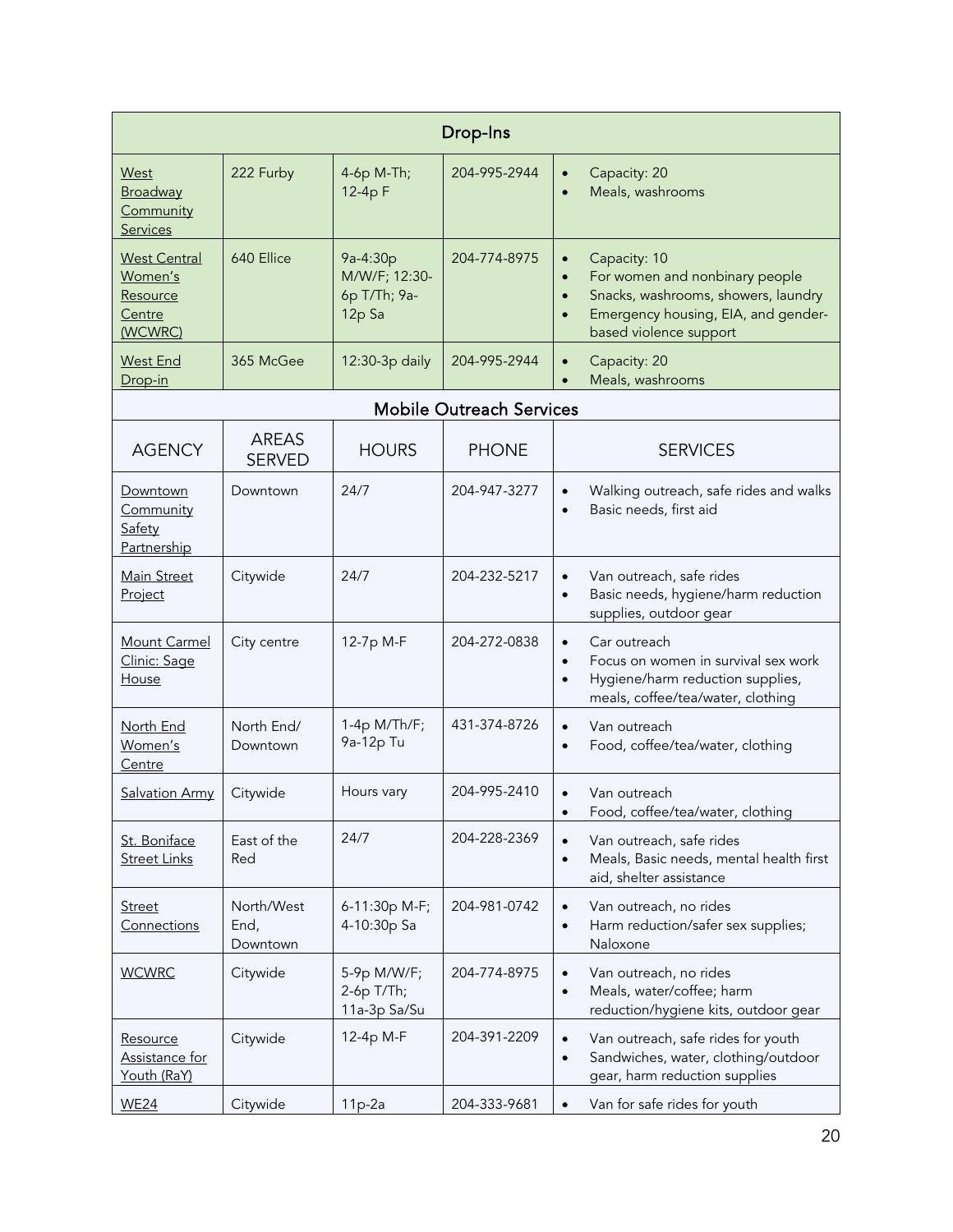| <b>Bagged Meals</b>                                                  |                |                                      |                                                         |                                                                                                                                                                                                                                                                        |  |
|----------------------------------------------------------------------|----------------|--------------------------------------|---------------------------------------------------------|------------------------------------------------------------------------------------------------------------------------------------------------------------------------------------------------------------------------------------------------------------------------|--|
| <b>AGENCY</b>                                                        | <b>ADDRESS</b> | <b>HOURS</b>                         | <b>PHONE</b>                                            | <b>OTHER SERVICES</b>                                                                                                                                                                                                                                                  |  |
| Agape Table                                                          | 364 Furby      | 7-11a M-F                            | 204-783-6369                                            | Free groceries based on any surplus<br>$\bullet$<br>donations received                                                                                                                                                                                                 |  |
| Andrews<br><b>Street Family</b><br>Centre                            | 220 Andrews    | 12p M-F                              | 204-589-1721                                            | Coffee, emergency food, diapers,<br>$\bullet$<br>formula                                                                                                                                                                                                               |  |
| Lunchroom at<br><b>Holy Trinity</b>                                  | 256 Smith      | 11a-1p Tu/Th                         | 204-942-7465                                            |                                                                                                                                                                                                                                                                        |  |
| Missionaries of<br>Charity                                           | 167 Aikins     | 9:30-10:45a<br>M/W/F/Sa              | 204-582-2773                                            |                                                                                                                                                                                                                                                                        |  |
| North End<br>Women's<br>Centre                                       | 394 Selkirk    | 11:45a M                             | 431-374-8726                                            | Water, snacks, hygiene, harm<br>$\bullet$<br>reduction supplies, bus tickets                                                                                                                                                                                           |  |
| <b>NorWest</b><br>Co-op<br>Community<br><b>Food Centre</b>           | 103-61 Tyndall | 12-1:30p<br>M/W/F; 5:30-<br>6:30p Th | 204-615-3117                                            | Meals for adults and supervised<br>$\bullet$<br>children                                                                                                                                                                                                               |  |
| Thrive<br>Community<br><b>Support Circle</b>                         | 555 Spence     | 11:30a<br>M/W/Th/F                   | 204-775-9091                                            | Emergency food, hygiene, safer sex<br>$\bullet$<br>and baby supplies                                                                                                                                                                                                   |  |
| <b>WCWRC</b>                                                         | 640 Ellice     | 12p M/W/F;<br>5p Tu/Th; 10a<br>Sa    | 204-774-8975                                            | Washroom, showers, laundry, phone,<br>$\bullet$<br>computer, hygiene/harm reduction<br>supplies, cedar/sage                                                                                                                                                            |  |
|                                                                      |                |                                      | <b>Support Services</b>                                 |                                                                                                                                                                                                                                                                        |  |
| <b>AGENCY</b>                                                        | <b>ADDRESS</b> | <b>HOURS</b>                         | <b>PHONE</b>                                            | <b>SERVICES</b>                                                                                                                                                                                                                                                        |  |
| End<br>Homelessness<br>Winnipeg                                      | 216c Pacific   | 8:30a-4:45p<br>$M-F$                 | 204-942-8677                                            | Cross-sector engagement, facilitation,<br>$\bullet$<br>systems planning, and communication<br>centring lived experience and<br>Indigenous perspectives<br>Resource listings and navigation<br>$\bullet$<br>supports                                                    |  |
| City of<br>Winnipeg<br>Office of<br>Emergency<br>Management<br>(OEM) | 510 Main       | 8:30-4:30 M-F                        | 311 * If you<br>are facing an<br>emergency,<br>call 911 | Coordinates the City's response to<br>$\bullet$<br>emergencies.<br>Activates its specialized emergency<br>$\bullet$<br>web site, <b>EmergWeb</b> , when there is a<br>weather, public health or<br>environmental emergency, to provide<br>24/7 up-to-date information. |  |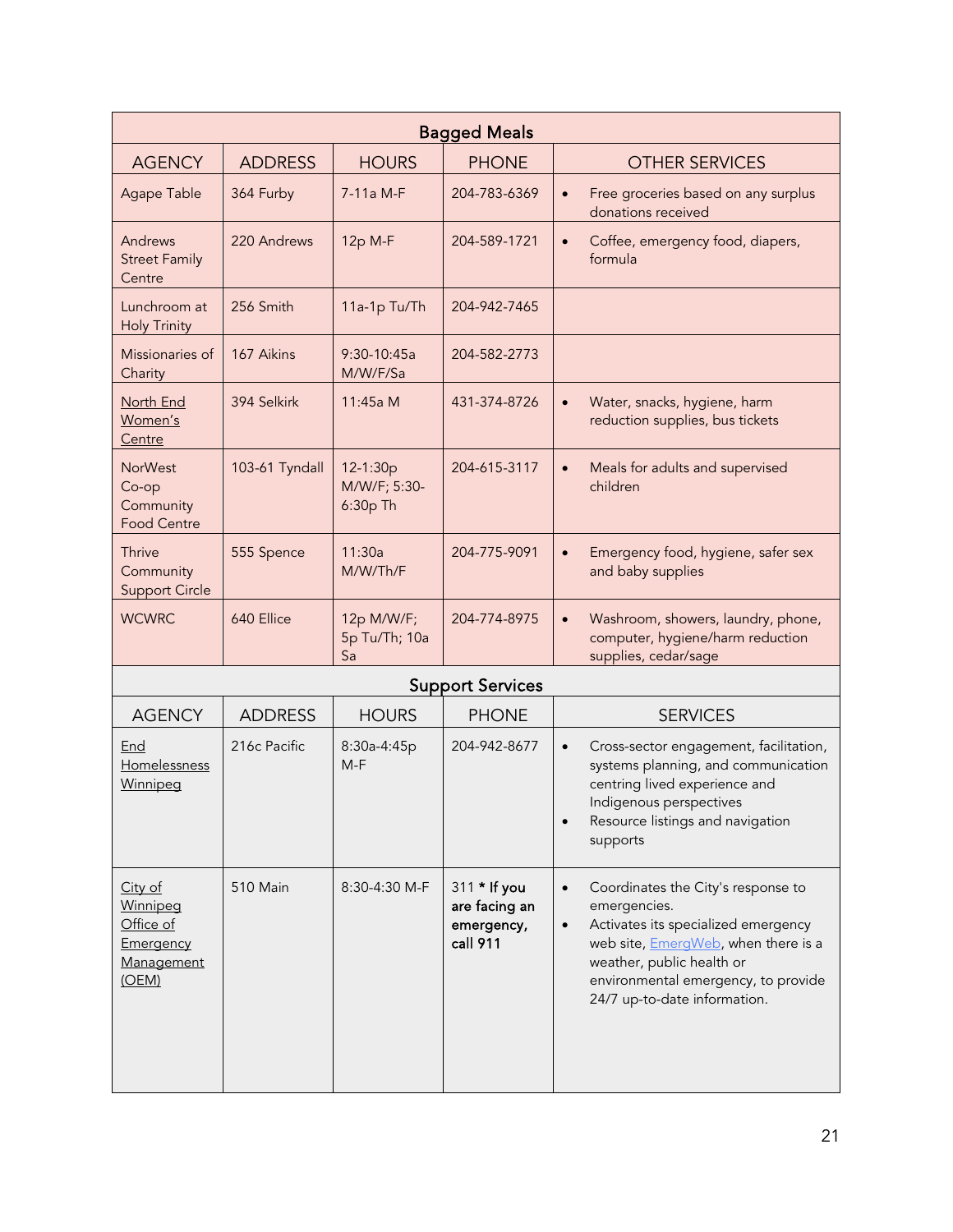|                                                                                           | <b>Support Services</b>    |                                                                                                                                     |                                     |                                                                                                                                                                                                                                                                                                                                                                                                                                                                                                                |  |  |
|-------------------------------------------------------------------------------------------|----------------------------|-------------------------------------------------------------------------------------------------------------------------------------|-------------------------------------|----------------------------------------------------------------------------------------------------------------------------------------------------------------------------------------------------------------------------------------------------------------------------------------------------------------------------------------------------------------------------------------------------------------------------------------------------------------------------------------------------------------|--|--|
| <b>AGENCY</b>                                                                             | <b>ADDRESS</b>             | <b>HOURS</b>                                                                                                                        | <b>PHONE</b>                        | <b>SERVICES</b>                                                                                                                                                                                                                                                                                                                                                                                                                                                                                                |  |  |
| City of<br>Winnipeg<br>Community<br>Services                                              | 395 Main                   | 8:30-4:30 M-F                                                                                                                       | 311                                 | During extreme weather, the City<br>$\bullet$<br>makes facilities available, including<br>aquatic centres, libraries, and<br>recreation buildings. Staff at these<br>facilities can also refer people to other<br>community resources.                                                                                                                                                                                                                                                                         |  |  |
| <b>Winnipeg Fire</b><br>Paramedic<br>Service                                              | 185 King<br>(second floor) | 8:30-4:30 M-F<br>*First<br>responders<br>are available<br>24/7 by<br>calling 911                                                    | 204-986-6380                        | Responsible for coordinating and<br>$\bullet$<br>supporting overall emergency<br>preparedness through research,<br>training and education, disaster<br>exercises, public information, and<br>responses to emergency events.                                                                                                                                                                                                                                                                                    |  |  |
| Winnipeg<br>Police Service                                                                | 245 Smith                  | 7a-10p *First<br>responders<br>are available<br>24/7 by<br>calling 911                                                              | 204-986-6222<br>(Non-<br>emergency) | When notified of extreme weather,<br>$\bullet$<br>police pay special attention to areas<br>where people who are vulnerable to<br>exposure may be found, encouraging<br>them to go to safer places.                                                                                                                                                                                                                                                                                                             |  |  |
| Winnipeg<br>Transit                                                                       | B-414<br>Osborne           | 8:30-4:30 M-F<br>* Buses run<br>365 days a<br>year, usually<br>from 6a to<br>after<br>midnight.<br>Refer<br>to online<br>timetables | 311                                 | Emergent Need Policy allows riders<br>$\bullet$<br>who do not have means to pay a fare,<br>whose safety is at risk due to weather,<br>to board a bus without paying.<br>Request Stop Program allows<br>$\bullet$<br>passengers to get off their bus<br>between regular stops when it is safe<br>to do so, to enhance safety and<br>minimize time in inclement weather.<br>Passengers are allowed to stay on the<br>$\bullet$<br>bus at the end of its line and ride back<br>around to avoid inclement weather. |  |  |
| Winnipeg<br>Regional<br>Health<br><u>Authority</u><br>(WRHA)<br><b>ACCESS</b><br>Downtown | 640 Main                   | 9a-4:30p M-F                                                                                                                        | 204-940-3160                        | Health care and social services<br>supports and information on<br>community resources<br>Washrooms, computer, phone;<br>warming/cooling space during<br>extreme weather                                                                                                                                                                                                                                                                                                                                        |  |  |
| <b>WRHA Health</b><br>Outreach and<br>Community<br>Support<br>(HOCS)                      | 80 Sutherland              | Varies                                                                                                                              | 204-794-3804                        | Mobile follow up with individuals who<br>$\bullet$<br>are homeless and who have been<br>identified as needing assistance in<br>connecting to appropriate health and<br>social services. Support at an<br>individual and agency level as a direct<br>point of connection for information<br>and referral, assessment, psycho-<br>social support, and service delivery.                                                                                                                                          |  |  |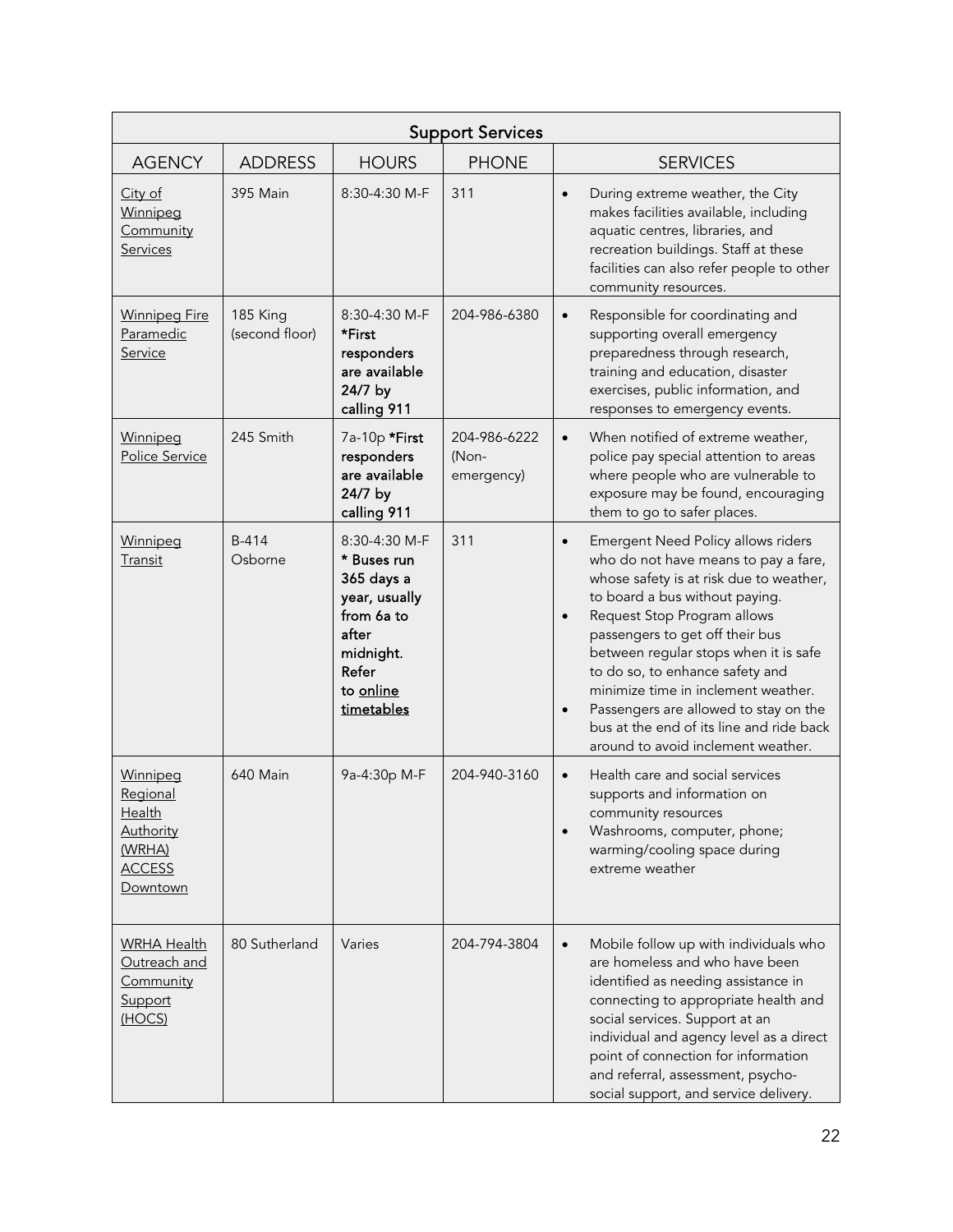| <b>Support Services</b>                        |                                                                                                                                                                |                                                                |              |                                                                                                                                                                                           |  |
|------------------------------------------------|----------------------------------------------------------------------------------------------------------------------------------------------------------------|----------------------------------------------------------------|--------------|-------------------------------------------------------------------------------------------------------------------------------------------------------------------------------------------|--|
| <b>AGENCY</b>                                  | <b>ADDRESS</b>                                                                                                                                                 | <b>HOURS</b>                                                   | <b>PHONE</b> | <b>SERVICES</b>                                                                                                                                                                           |  |
| <b>Street</b><br>Connections                   | 496 Hargrave<br>(main floor)                                                                                                                                   | 8:30a-4:30p<br>$M-F$                                           | 204-940-2210 | Nursing services, safer sex, and safer<br>$\bullet$<br>drug use supplies, and other activities<br>to reduce the spread of sexually<br>transmitted and blood borne<br>infections (STBBIs). |  |
| <b>Resource Guides and Navigation Supports</b> |                                                                                                                                                                |                                                                |              |                                                                                                                                                                                           |  |
|                                                | <b>RESOURCE LINK</b>                                                                                                                                           |                                                                |              | <b>DESCRIPTION</b>                                                                                                                                                                        |  |
| 211 Manitoba *or dial 211                      | Database of health, government, and social services available across<br>Manitoba.                                                                              |                                                                |              |                                                                                                                                                                                           |  |
| <b>HelpSeeker</b>                              |                                                                                                                                                                | Website/app connecting people to nearby resources in real time |              |                                                                                                                                                                                           |  |
| <b>WON Resource Guide</b>                      |                                                                                                                                                                | Pocket-sized resource guide listing local supports             |              |                                                                                                                                                                                           |  |
|                                                | Seasonal Resource Guide<br>Double-sided, single page resource sheet listing critical shelter, safe space,<br>outreach and drop-in supports, updated seasonally |                                                                |              |                                                                                                                                                                                           |  |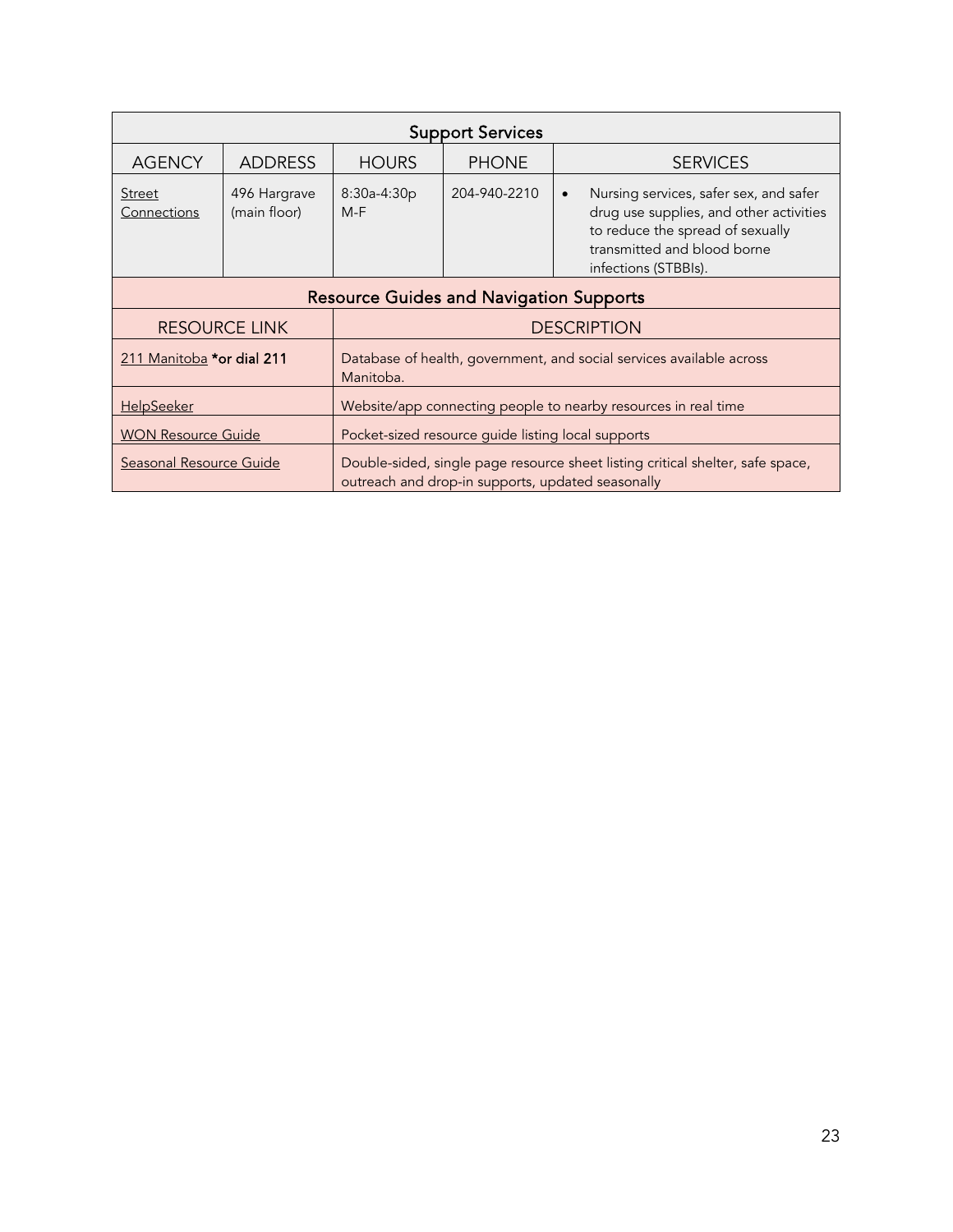# <span id="page-25-0"></span>Appendix II: Map of Emergency Shelters and Safe Spaces

#### **Emergency Response Overnight Shelters and 24/7 Safe Spaces**

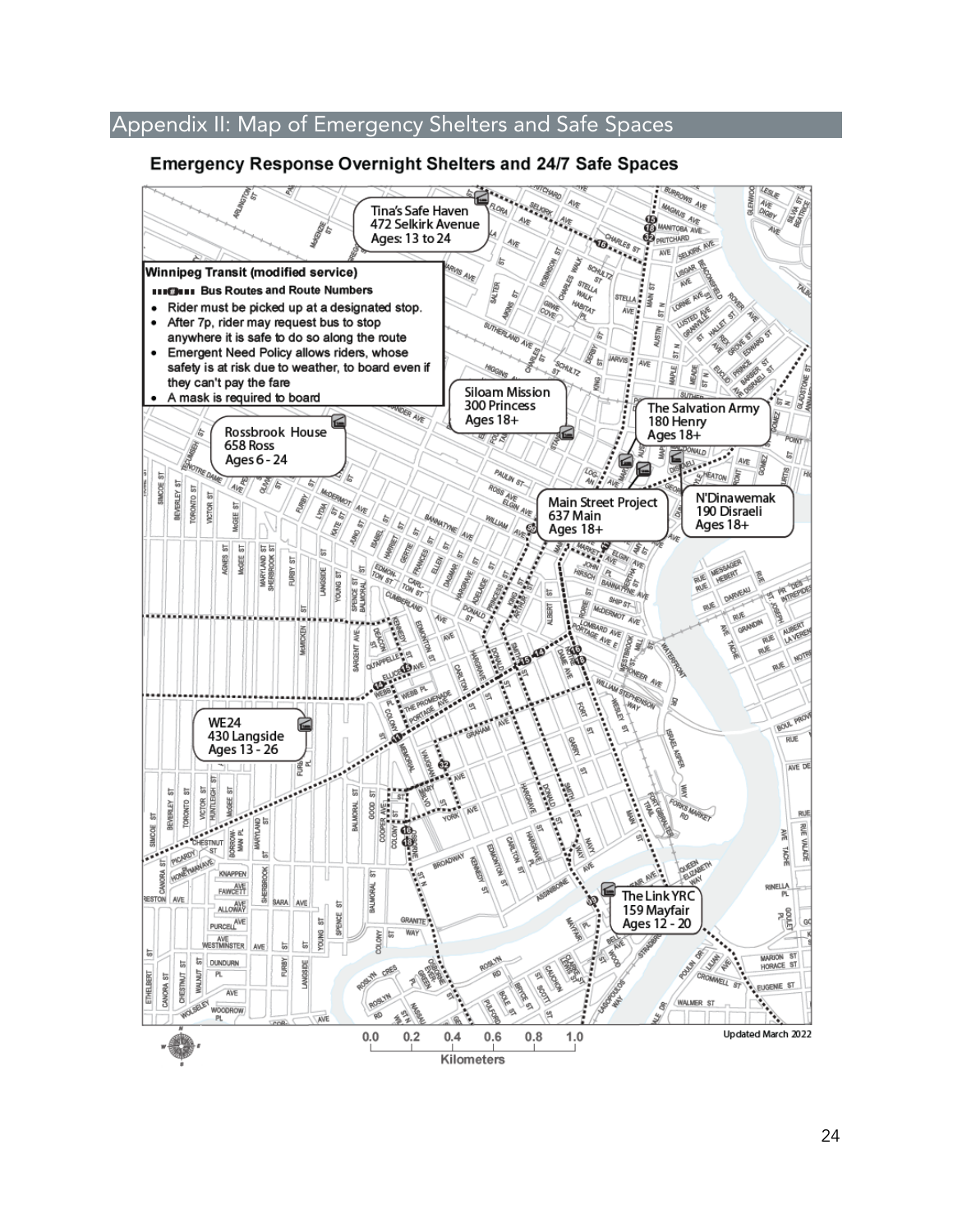# <span id="page-26-0"></span>Appendix III: Agency Emergency Response Plan Template

#### Emergent conditions covered under this plan

- Extreme Heat
- Extreme Cold
- Extreme Wet Weather and Storms
- Poor Air Quality and Wildfire Smoke
- Pandemics and Public Health Emergencies
- Building System Failures

#### Homelessness Emergency Response community organization partners commitment

Partners are committed to adapting service delivery and supports to emergent situations listed above, as outlined in the Homelessness Emergency Response Plan. [AGENCY] commits to: Green Stage

- Advise on revisions to plan
- Review internal plans for extreme weather responses

#### Yellow Stage

- Inform clients about risks and prevention of weather-related illness and injury
- Prepare messages to inform staff and volunteers about extreme weather responses
- Share information and resources to support people at risk of weather-related injury or illness

#### Orange Stage

- Activate extreme weather response plans
- Reach out to clients experiencing or at risk of homelessness to identify and provide any needed health or safety supplies/services

• Circulate messages to inform staff and volunteers about extreme weather responses Red Stage

• Collaborate with emergency shelters and other community organizations to safely transport clients to the most appropriate available warming space or shelter if needed

#### [AGENCY]'s Plan

| Stage  | Action                                                             | Staff Lead(s) |
|--------|--------------------------------------------------------------------|---------------|
| Green  | 1. Active participation in the Homelessness Emergency              |               |
|        | Response                                                           | 2.            |
|        | 2. Adaptation of Team Plans as needed (review commitment,          | 3.            |
|        | add new/remove obsolete programs, adapt to current                 |               |
|        | building/space constraints or expansions since last plan)          |               |
|        | 3. Staff awareness training (biannually in spring and fall, and ad |               |
|        | hoc as needed)                                                     |               |
| Yellow | 1. Review of Department plans (template attached), staff           | 1.            |
|        | expectations clear                                                 | 2.            |
|        | Circulation of material to staff<br>2.                             |               |
| Orange | 1. Communication to all staff to be prepared for activation        | 1.            |
|        | 2. Each Team has resources available for their participants        | 2.            |
|        | 3. Circulation of material to general public via comm. tools       | 3.            |
|        | 4. Plan for contingencies related to emergency (e.g., Staff        | 4.            |
|        | shortages across Agency/sector)                                    |               |
| Red    | Activation of Team plans                                           | 1.            |
|        | 2. Contingency plans activated as emergency develops               | 2.            |
|        | Circulation of material to general public via comm. Tools          | 3.            |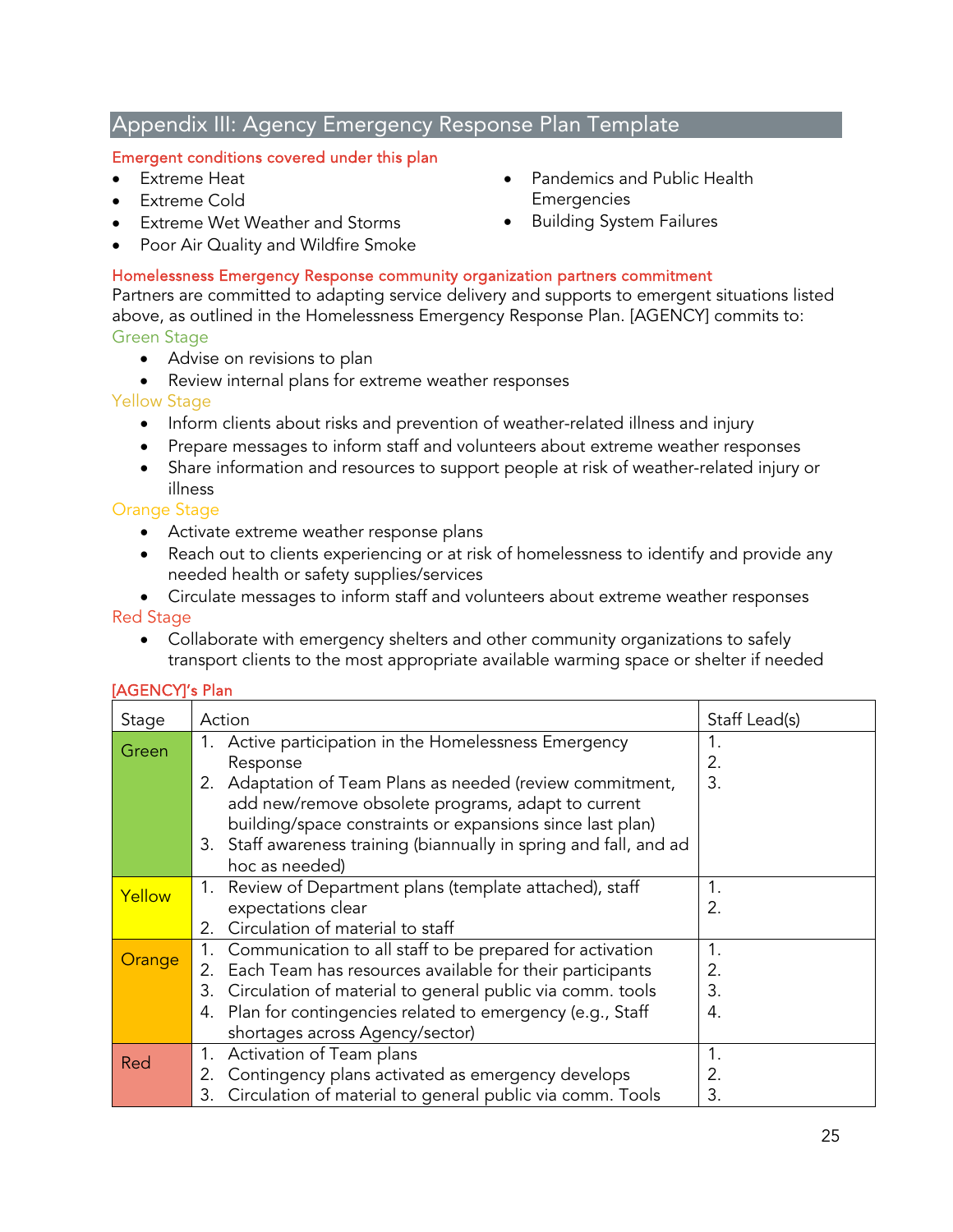# [AGENCY] Department Emergency Response Plan

Department: [e.g., Community Services; Program: Outreach]

| Stage  | Action                                                                                                                                                                                                                                                                                                                                                                                                                                                                                                                                                                                                                                                                                                                                                            | Staff Lead(s)                                                                                                                                                                              |
|--------|-------------------------------------------------------------------------------------------------------------------------------------------------------------------------------------------------------------------------------------------------------------------------------------------------------------------------------------------------------------------------------------------------------------------------------------------------------------------------------------------------------------------------------------------------------------------------------------------------------------------------------------------------------------------------------------------------------------------------------------------------------------------|--------------------------------------------------------------------------------------------------------------------------------------------------------------------------------------------|
| Green  | Staff participate in training/info sessions<br>1.                                                                                                                                                                                                                                                                                                                                                                                                                                                                                                                                                                                                                                                                                                                 | Ops, all staff<br>$1_{\cdot}$<br>attend                                                                                                                                                    |
| Yellow | 1. Code Yellow is activated: staff are aware<br>Staff review material and prepare for upcoming event<br>2.<br>3. Material is shared with community in preparation of event<br>a. Work with Drop-in to adapt material if needed<br>4. If possible, start making plans for participants safety:<br>a. Is housing desirable? Is income in place to secure<br>housing? Intakes and forms are made available/plan<br>for appointments<br>b. If interested in living unsheltered, identify needs                                                                                                                                                                                                                                                                        | 1. Ops to all staff<br>2. All staff<br>3.<br>Outreach Team<br>4. Team Lead with<br><b>OW</b>                                                                                               |
|        | 5. Stock and maintain supply inventory (weather appropriate<br>gear, hygiene supplies, bus tokens, HR supplies, naloxone,<br>etc.)<br>a. Storage options revised in collab with other Dept.                                                                                                                                                                                                                                                                                                                                                                                                                                                                                                                                                                       | 5.<br>Dept.<br>Coordination                                                                                                                                                                |
| Orange | 1. Code Orange is activated: staff are aware and prepared                                                                                                                                                                                                                                                                                                                                                                                                                                                                                                                                                                                                                                                                                                         | 1. Directors to all                                                                                                                                                                        |
|        | 2. Stock and maintain supply inventory (weather appropriate<br>gear, hygiene supplies, bus tokens, HR supplies, naloxone,<br>etc.)                                                                                                                                                                                                                                                                                                                                                                                                                                                                                                                                                                                                                                | staff<br>2. Dept<br>Coordination                                                                                                                                                           |
|        | 3. Staff share info with participants                                                                                                                                                                                                                                                                                                                                                                                                                                                                                                                                                                                                                                                                                                                             | Outreach Team<br>3.                                                                                                                                                                        |
|        | 4. Staff check on participants' plans made in Code Yellow,<br>identify role [AGENCY] can play to move plan along if<br>needed (housing/shelter plans, income, basic needs,<br>personal safety during extreme weather, fire safety, OD                                                                                                                                                                                                                                                                                                                                                                                                                                                                                                                             | 4. Outreach Team                                                                                                                                                                           |
|        | prevention/drug alerts, etc.)<br>5. Participant is connected and/or referred to all appropriate<br>resources                                                                                                                                                                                                                                                                                                                                                                                                                                                                                                                                                                                                                                                      | Outreach Team<br>$5_{-}$                                                                                                                                                                   |
| Red    | 1. Code Red activated: staff are aware and prepared<br>2. Stock and maintain supply inventory (weather appropriate<br>gear, hygiene supplies, bus tokens, HR supplies, etc.)<br>3. Continue sharing information, check that participants are<br>prepared to implement the plan made, identify role<br>[AGENCY] can play<br>4. Coordination with housing is in place if emergency stays are<br>available<br>5. Offer rides to shelters/safe spaces/emergency stays during<br>shift<br>6. Staff coordinate with other Teams and agencies to support<br>participants in need (K.O. Outreach et al.)<br>7. Staff are available to support in emergency related<br>initiatives (ex. Work drop-in in case of staff shortages, setup<br>water hose in hot weather, etc.) | 1. Directors to all<br>staff<br>2. Dept<br>Coordination<br>Outreach Team<br>4. Outreach and<br>Housing teams<br>Outreach staff<br>5.<br>6. Outreach with<br>support of Ops<br>7. All staff |